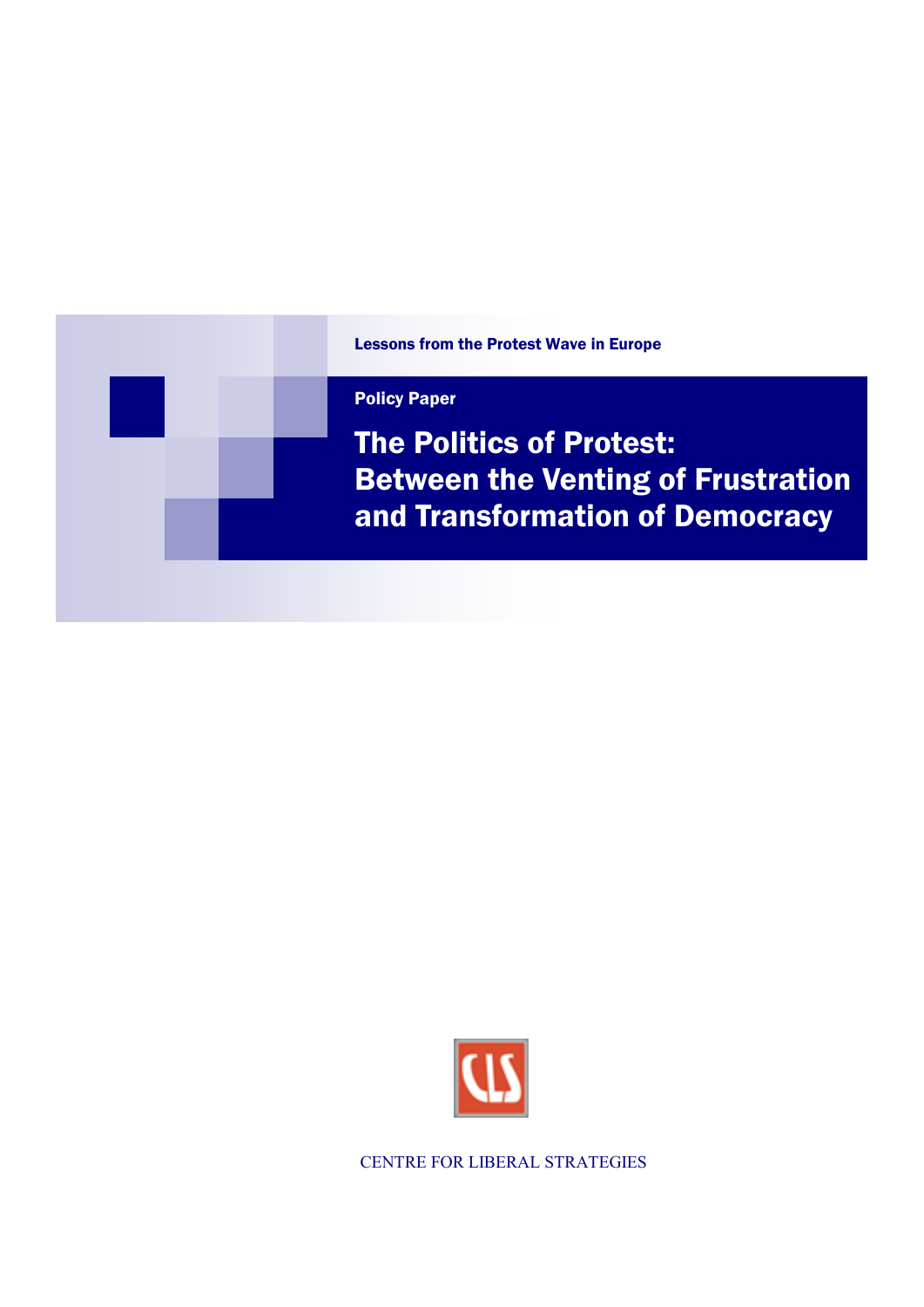With the kind support of:





## Robert Bosch Stiftung



Institut für die Wissenschaften vom Menschen Institute for Human Sciences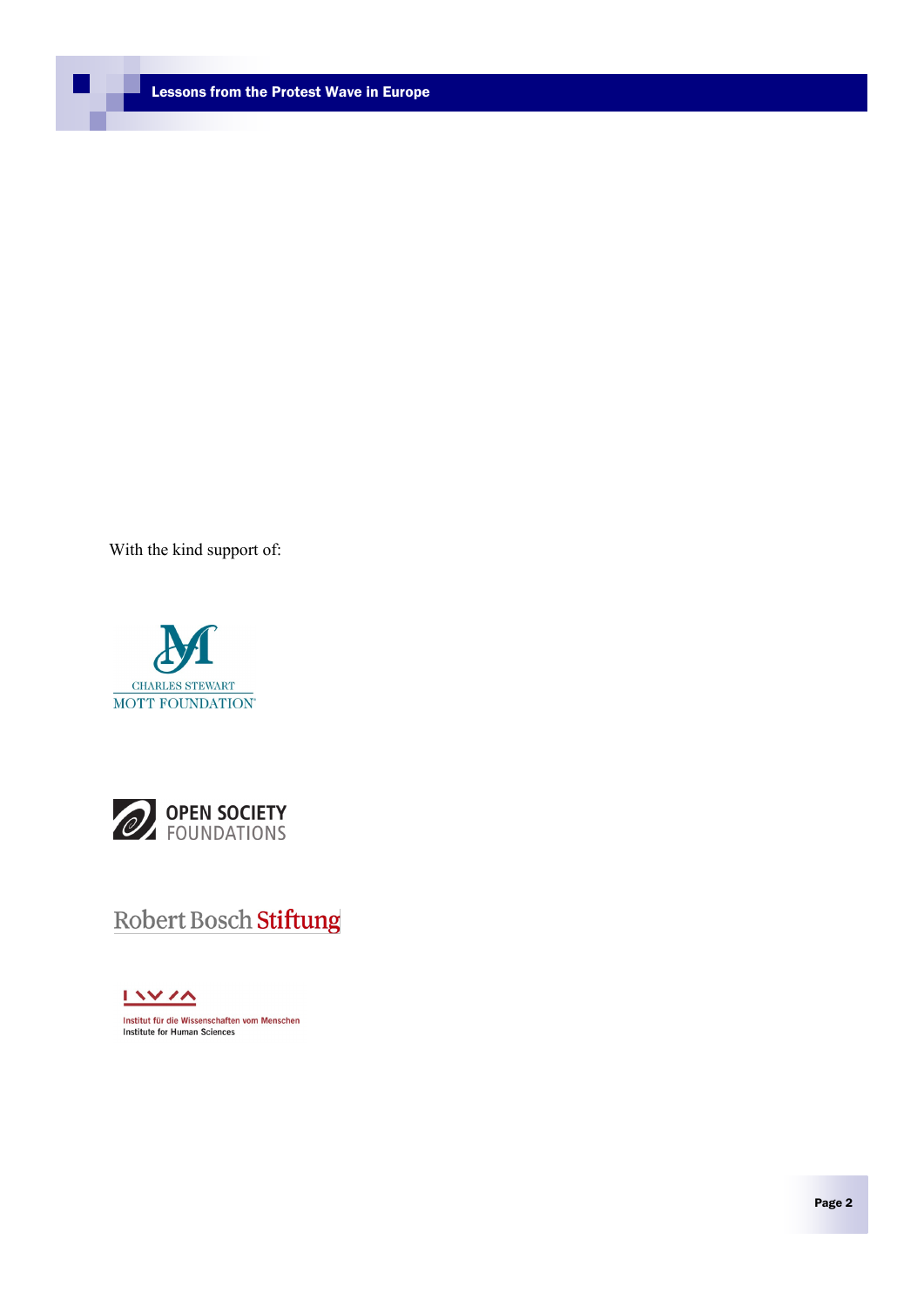

# **THE POLITICS OF PROTEST:**

# **BETWEEN THE VENTING OF FRUSTRATION AND**

# **TRANSFORMATION OF DEMOCRACY**

POLICY PAPER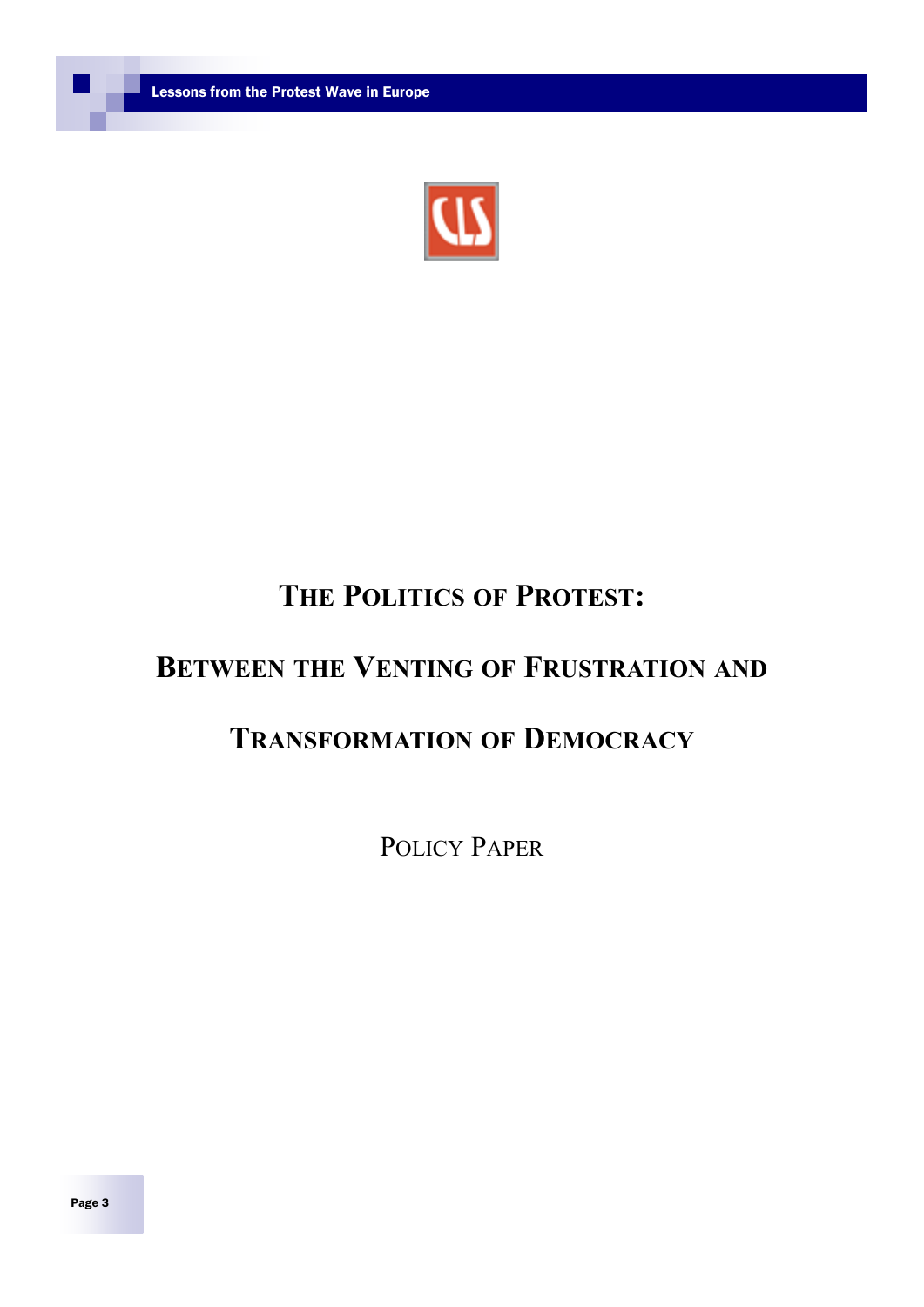Policy Paper

**The Politics of Protest:** 

#### **Between the Venting of Frustration and Transformation of Democracy**

*Daniel Smilov, Centre for Liberal Strategies*

In drafting this paper, the author has used the briefing materials produced for the *Lessons from the Protest Wave in Europe* project as well as publications of Ivan Krastev, CLS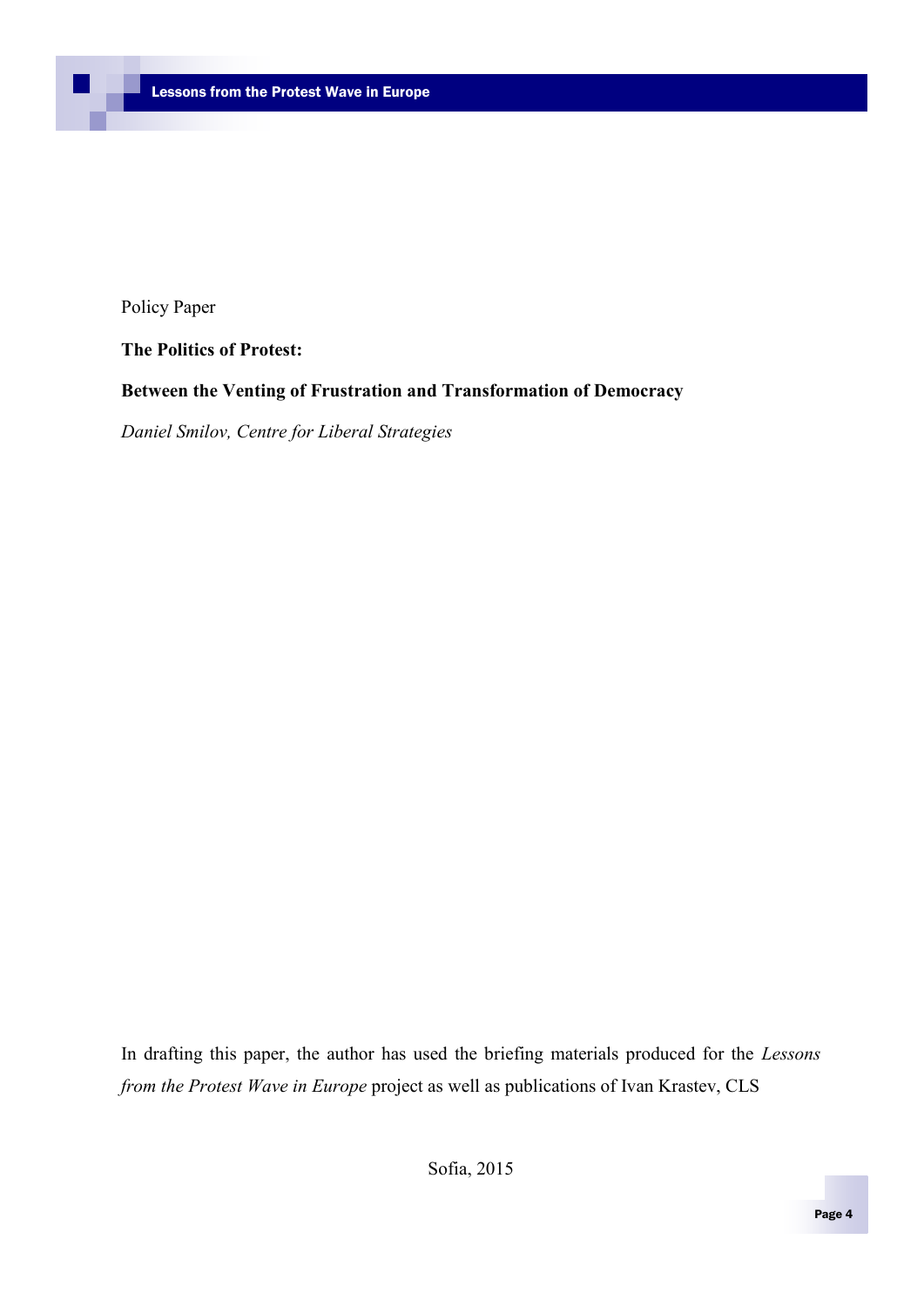#### **Table of contents:**

1. The right to assembly and protest are expression of popular sovereignty

2. Protests and populist parties both pretend to express popular sovereignty, both speak on behalf of the people as a whole

3. Main facts about the recent protests

Bulgaria 2013-2014 Russia, 2011-2012 Spain 2011- 2014 Turkey 2013 Ukraine 2013-2014

4. Policy implications of the protests

4.1 Protest signals the declining importance of elections in democratic politics

4.2 Protests indicate that people will assert their sovereignty as the power to refuse

4.3.The reasons for protests are not only economical. These reasons are the fears of the middle part of society (the "squeezed middle class" included)

4.4.Protests are interlinked with populist parties in a variety of ways

4.5.Mass protests are not an NGO revolution.

4.6.Protests do not claim power but they do represent an effective strategy of citizen empowerment in the age of globalization.

4.7.Protests are risky instruments of citizens' control - cannot be confident that people will again be ready to march on the streets if the public interest is violated.

4.8.While the protests in their pronouncement are a passionate rejection of a politics without possibility, they may also be a form of temporary acceptance of this new reality

4.9. Governments bear the primary responsibility for the prevention of violence and the ruin ing of the democratic process and constitutionalism

4.10. The politics of protest signals the twilight of both the classical idea of revolution and the notion of political reformism

#### 5. Conclusions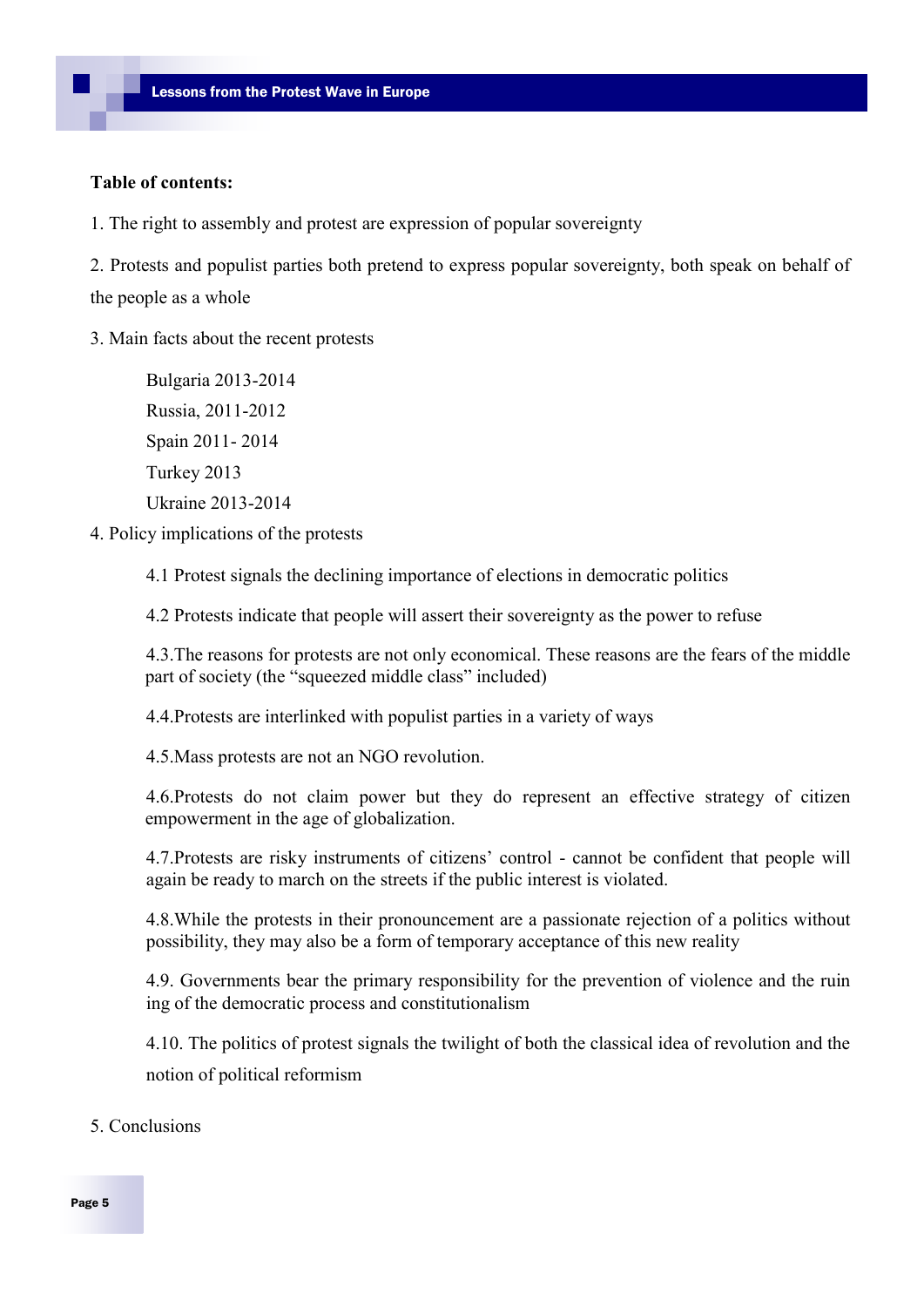Lessons from the Protest Wave in Europe

п,

Ш ٠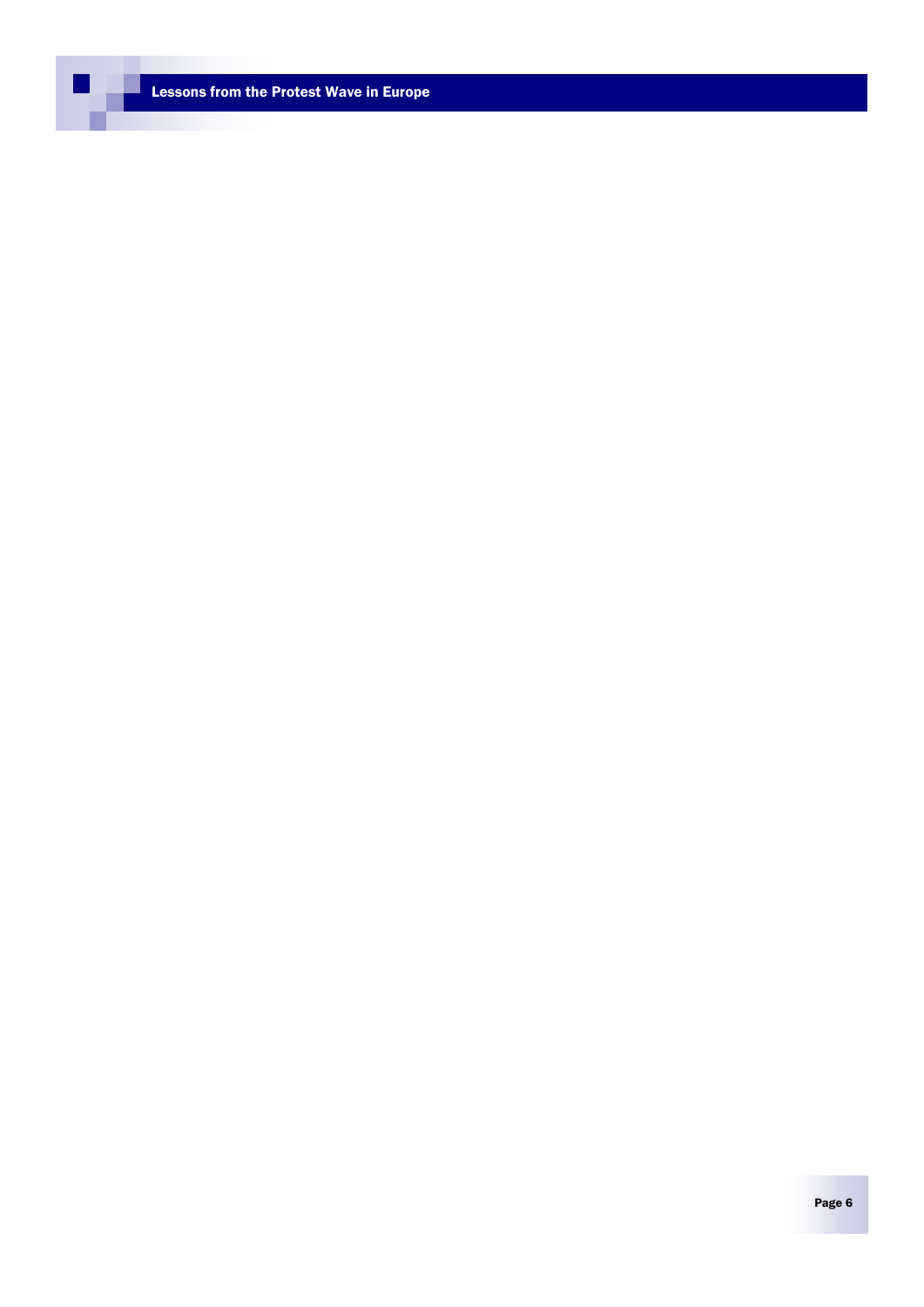#### *Introduction: The Zeitgeist of Protest*

What we witness today is the global rise of "Square people"<sup>1</sup> - a spontaneous protest movement that has emerged between governments and traditional oppositions. At first sight, this movement ignores political parties, distrusts the mainstream media, fails to recognize any specific leaders, and rejects all formal organization, relying instead on the Internet and ad hoc assemblies for collective debate and decision-making. In the last five years political protests have erupted in more than 70 countries and tens of million people have participated in them. Protests engulfed countries savaged by the global economic crisis—Greece and Spain being the most notable examples—but they were also found in high-growth emerging economies like Turkey and Russia, countries relatively unscathed by the crisis. They engulfed on democratic and non-democratic regimes. This new revolutionary wave does not have a common ideology or demands it consists of mostly young people "aspiring to higher standards of living and more liberty… connected to one another either by massing in squares or through virtual squares or both, and united less by a common program and more by a shared direction they want their society to go."<sup>2</sup>

The protests were a worldwide phenomenon that has changed many of our ideas of what the future will look like. The protesters were openly anti-institutional and mistrustful toward both the market and the state. They are not inspired by the will of the unrepresented groups in society to enter the institutions but by the hope that we can do without the existing institutions. "It wasn't because occupiers brought the politicians specific demands and proposals" that they made a difference insisted Occupy Wall Street activist David Graeber "instead, they'd created a crisis of legitimacy within the entire system by providing a glimpse of what real democracy might be like."<sup>3</sup>

Protests take place in countries that are very different from one another: some democratic and some not democratic countries, some rich and some poor. There are countries that have been very much affected by the economic crisis like for example Spain, or Portugal, or Greece, and there are countries like Brazil, that have been doing very well economically. Social inequality cannot be singled out as a major explanatory factor. Brazil again is a case in point: there inequality has been reduced as a result of recent economic successes. In most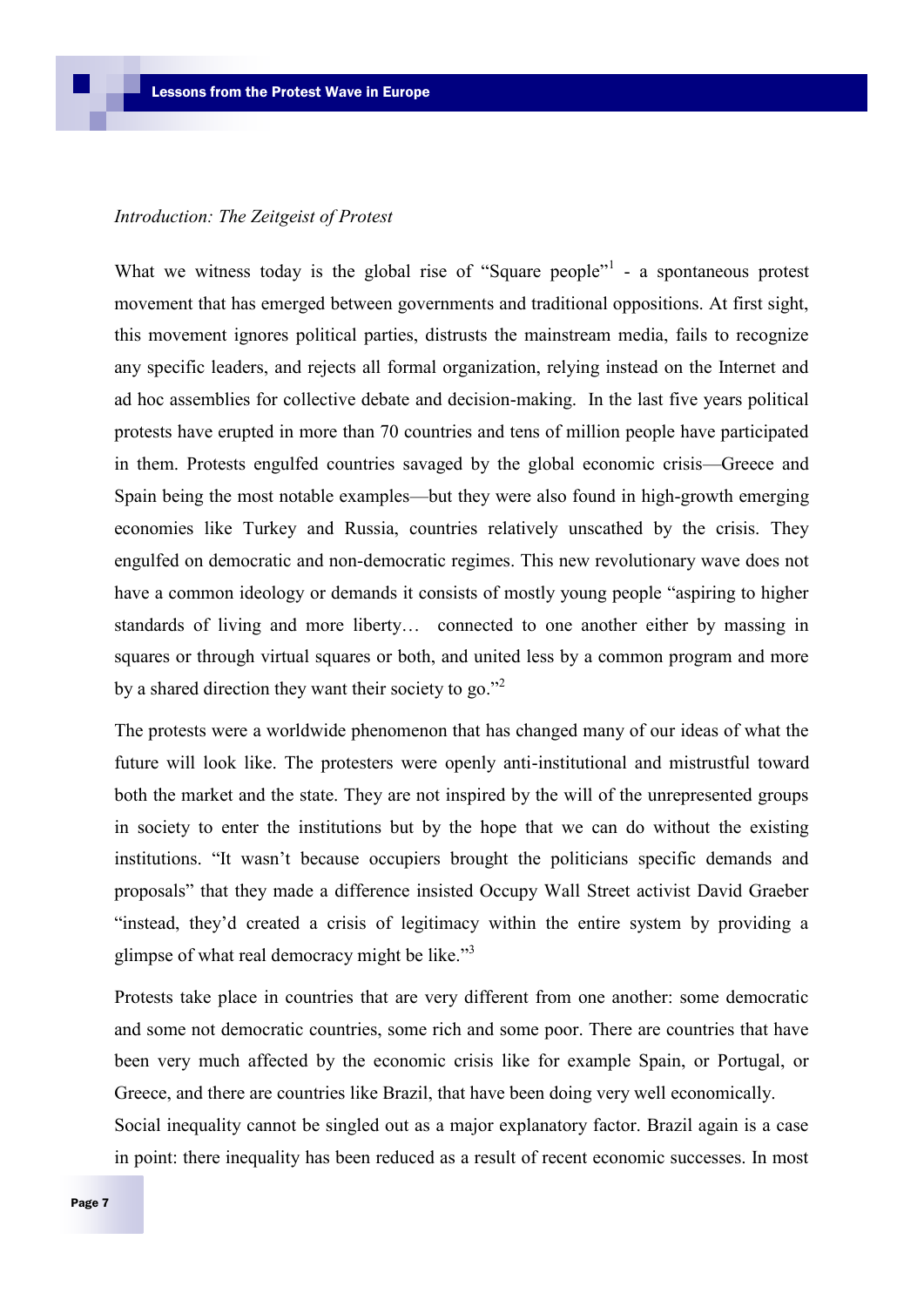of the cases protests were not organized by political parties or trade unions. What is more, they were not simply not organized by political parties and trade unions, but they were organized against political parties and trade unions. The new social media played a quite important role in this regard and made mobilization and organization possible without traditional political and trade union structures.

Another element which was noticeable was that protests were not directly linked to traditional forms of political action seeking representation in parliament or other bodies of power. The "Occupy" movement and its demands are a case in point: its demands were so abstract and far reaching – as the revision of capitalism itself – as they were impossible to translate in the language of routine party politics. Elsewhere, as in the mentioned case of Brazil, demands were so concrete – as the price of bus tickets – that it could hardly become an issue leading to a substantial transformation of the party system. In a way, most of the protests produced next to nothing in the sphere of proper political action. It was very much participation without representation.

Another preliminary observation is that election results have not been always affected by protests. The case of Turkey illustrates the point, where despite massive protests against Erdogan, he and his party have been able to win all subsequent elections. Something similar happened in Bulgaria, where two very large protests did not change the places of the first and the second major parties in the countries. Curiously, opinion polls in January 2013 – before the first wave of massive protests – and the May 2013 election results (which took place after them) were almost identical.

Of course a lot of discussion seminars and literature on protests have been produced. Most of that have been from the point of view of the protesters. There were a lot of sociological studies, a lot of anthropologists trying to understand why protesters went on the street: what have they been trying to achieve?

How can we make sense of all these protests? Do they signal a radical change in the way politics will be practiced or are they simply a spectacular but ultimately insignificant eruption of public anger? Why have the protests happened in democratic and non-democratic countries alike? And why is the politics of disruption more attractive to the protesters than traditional revolutions or political reformism?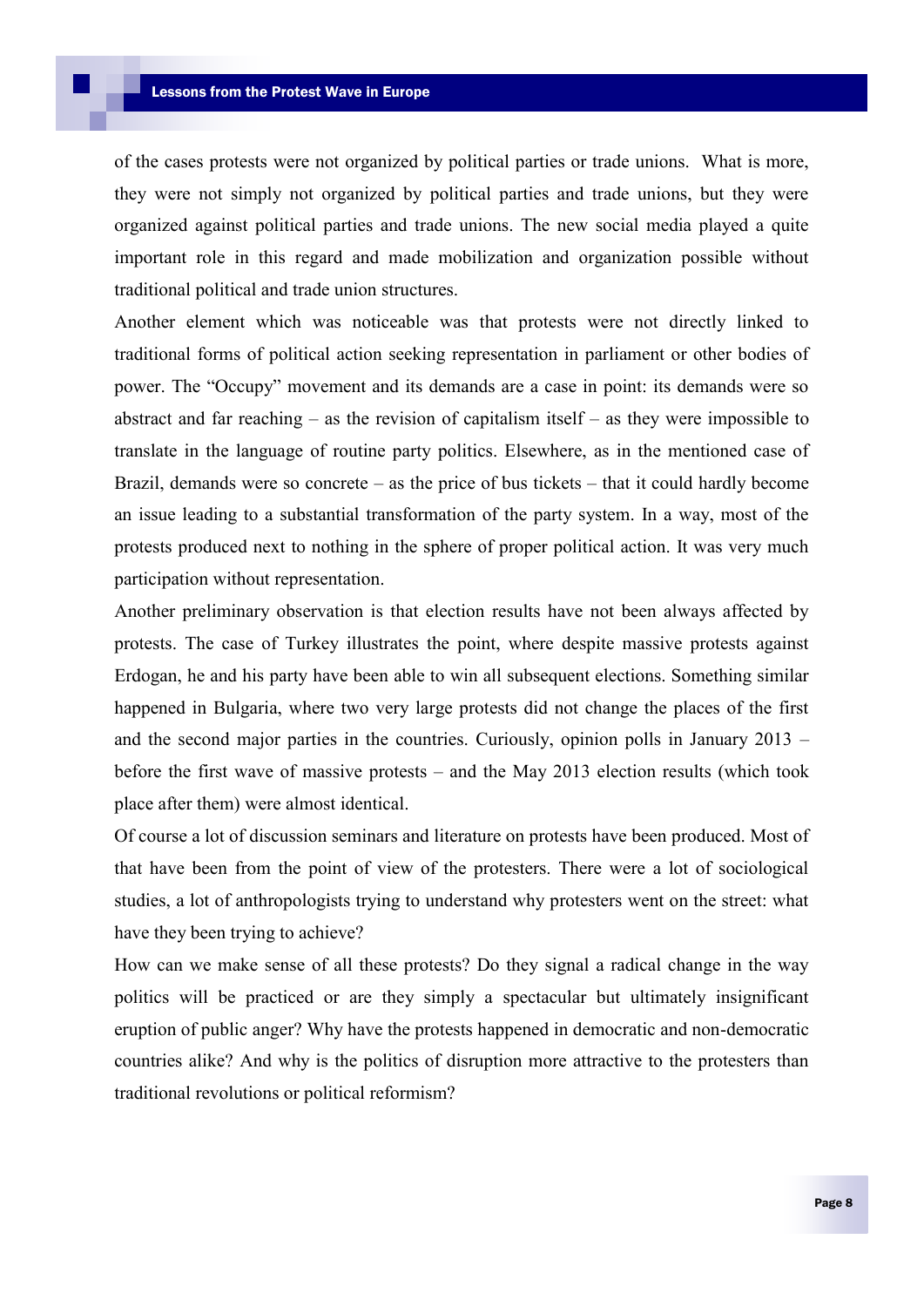In this policy paper we take stock of a large body of research and the rich discussions from two workshops, which took place in 2014 in Barcelona and Berlin, as well as during the panels at several conferences, where members of the CLS team presented their work on these issues. The first of these events gave an opportunity of participants in the protests to express their views, to present their case for the recent events. In the second event in Berlin, people knowledgeable of the government response to the outbreak of protest were invited with the aim to discuss the governmental strategies of containing or limiting the political impact of massive outbreaks of anger. Five countries were covered in the project: Bulgaria, Russia, Spain, Turkey and Ukraine.

One conclusion which comes out very strongly is that although there are common trends – analyzed in more detail below – protests do have rather different nature and character. From the selection of countries that we have focused on, the Ukrainian protests stand out as a very specific case in which the people were motivated by a geopolitical choice for their country – between the European Union and Russia. Events there unfolded as a national independence movement, as the expression of a specific vision for the general development of Ukraine as a European democracy.

The protection of national sovereignty was not in the centre of the events elsewhere. In Turkey, for instance, the massive protests against Erdogan's rule were motivated mostly by fears of authoritarian tendencies, fears that a non-secular political force is invading public spaces, reducing the freedoms of the public in their use. Not by chance, protests over a public space – a park – triggered massive participation of young people in rallies and activities lasting over many days.

The Spanish case, as the case in many other countries from the EU Southern periphery (Greece, Portugal, Italy), features a very strong leftist, anti-austerity element. In this case the influence of economic considerations is by far the strongest: there, the protesters have a clear stance against certain policies, which they see as "imposed" on their countries by the EU, the IMF and other international organizations.

Russia's protests were directed mostly against the "managed democracy" installed by president Putin in the country. This is democracy which features elections, but normally the results of these elections are known much in advance, and the opposition can practically never win them. In addition, there is significant governmental control over the media in the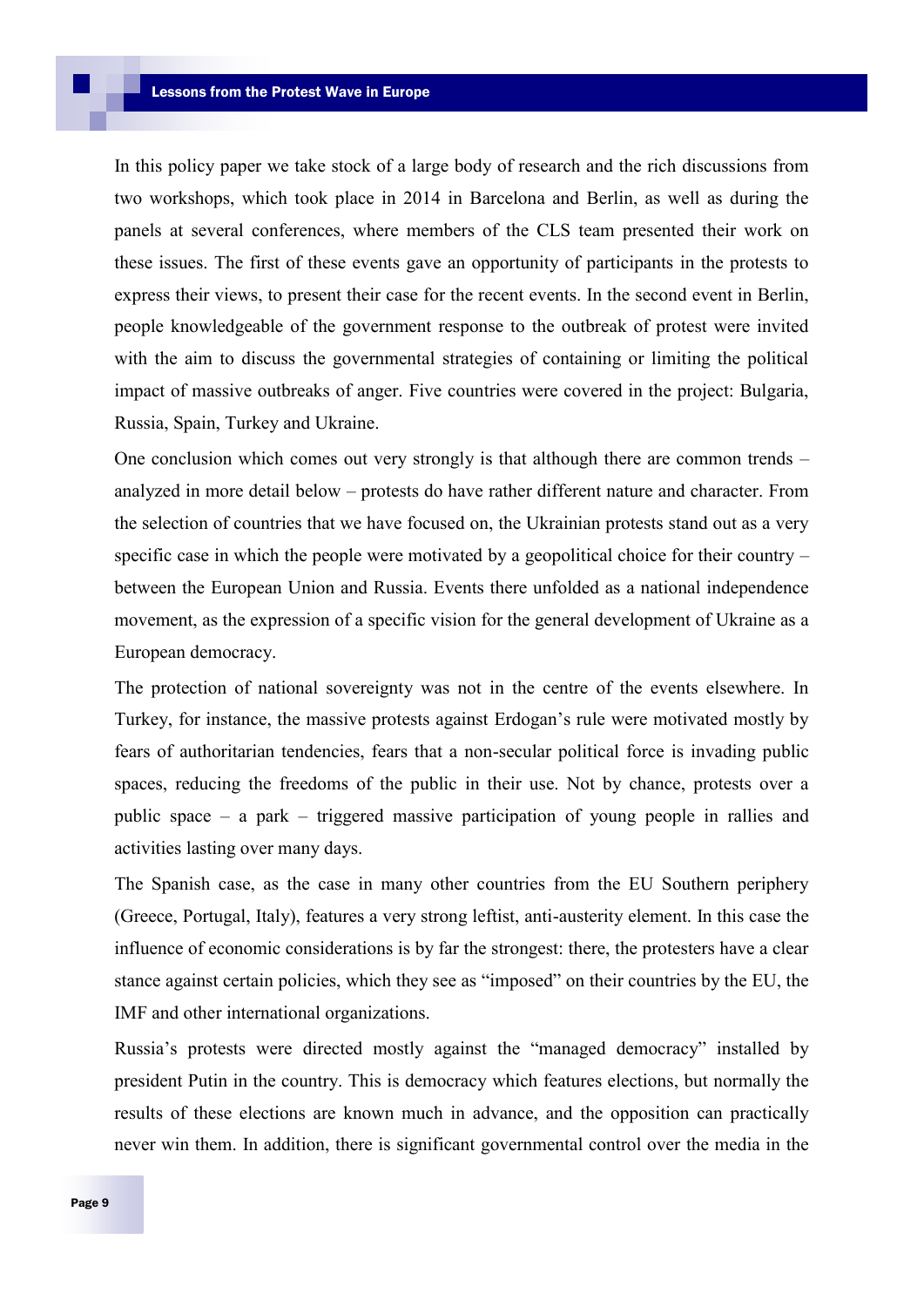country, as on all forms of protest activities. Out of all five countries, the Russian case is by far the most difficult for protesters – they are forced to operate informally, because any form of organization immediately comes under heavy pressure from the authorities. Since 2014 and the escalation of the Ukrainian crisis things have actually worsened: control has tightened, enormous nationalistic public support for the president has emerged, and criticism against the regime has been stifled or marginalized in the media.

The Bulgarian case is founded on the issue of corruption and capture of the government by powerful economic groups. As a result, the government does not deliver policies in the public interest, in the eyes of many people who took to the streets two times in 2013 against two different governments. Overall, the protests were motivated by a desire to reclaim the government, to reduce the influence of special, "oligarchic" interests on it.

If there is one generalization to be made with considerable certainty, this is that in all cases people went to the streets with the understanding that *they* act as the *sovereign*. No matter what the number of protesters actually was, they all claimed to express and represent the wishes and the positions of the people as a whole. They claimed to be the true, authentic voice of the political community. This is a central feature for the understanding of the events. These were not issue-protests focused on specific, concrete policies. It is true that in all cases protests were triggered by a specific issue – be it the price of electricity or the appointment of a notorious person as an important public official (Bulgaria); an association treaty with the EU (Ukraine); suspicions of electoral fraud (Russia); construction works in a public park (Turkey); austerity policies (Spain). But these policies were only the starting point. They became the pretext for a much more significant claim that the protesters made: that the democratically elected authorities in their respective countries have failed to perform their duties properly, have lost legitimacy, and should be replaced by others. The protesting people in all five countries were convinced that they have a right to make such a pronouncement, although not in all countries they had a clear alternative as to who exactly should replace the failed governments.

Since this claim to representation of sovereignty is very central to all events that we discuss, now we turn briefly to a theoretical elucidation of the relation between assembly, protest and popular sovereignty: this discussion will be necessary for the policy-oriented part of the paper.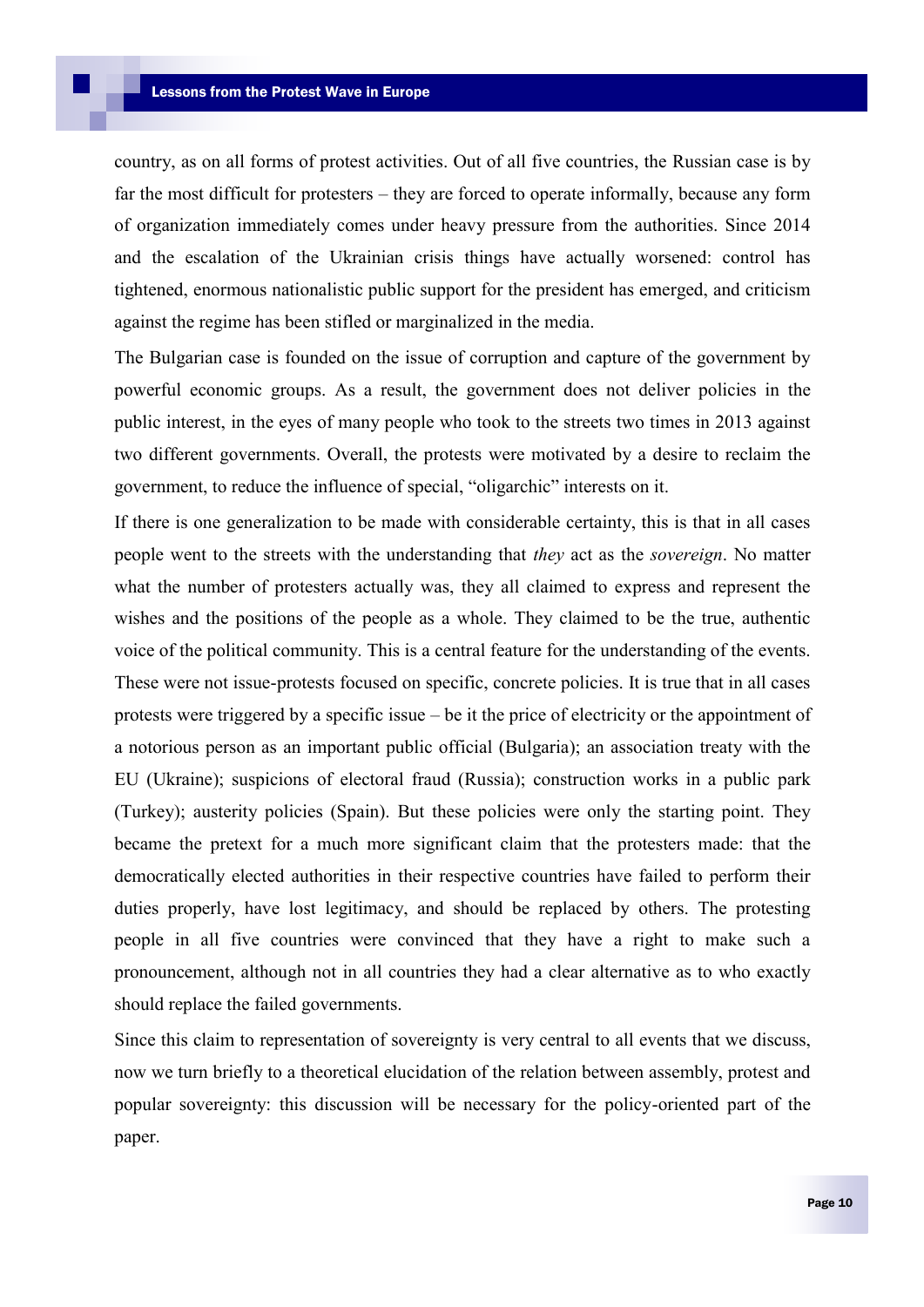#### *1. The right to assembly and protest are expression of popular sovereignty*

The right to assembly, although firmly established among the fundamental rights in liberal democracy, has a dubious independent value, if any. Indeed, for an individual it is hardly distinguishable from the right to expression of a specific type: expression requiring the physical presence of the individual in public spaces. From the point of view of social groups, the analysis follows the same logic: the right to assembly could be reduced to a combination of the right to association and the right to expression. It is simply the right of social groups to express their views through their physical presence. The enormous possibilities of modern technology have actually rendered the value of the right to assembly rather low in this regard as well: nowadays it is, as a rule, possible to create the impression of the physical presence of masses of people, even if they are not assembled in a single place. Therefore, the right to assembly has generally given way in terms of importance to expressive rights (the rights to create impressions) and associative rights – the rights to institutionalise relationships with others for the purposes of collective action.<sup>4</sup>

There is actually only one perspective from which the right to assembly seems to have an independent value, and this is the perspective of the *sovereign*: the people. As it is well known, the First Amendment to the US Constitution speaks of "the right of the *people*  peaceably to assemble". Since it is not indicated otherwise, we have to assume that these are the same "People of the United States" who ordained and established the Constitution. Written before the advent of mass democracy, the US Constitution still nurtured, it seems, one of the foundational misconceptions of early liberal democracy: the myth of the possibility of the physical presence (or the "existence" in the European metaphysical tradition) of the sovereign people. Put simply, this myth consists in the belief that 'the people' is not just a useful legal fiction, but an actually existing political body, which could demonstrate its presence through assembly. The extension of the franchise and the growth of the population necessitated the revision of this foundational myth, but, actually, it has never been fully refuted. The revised version of the myth goes as follows: 'the people' is an actually existing political entity, which could demonstrate its presence through assembly, if the time and space allow for that. Since time and space can practically never allow for the assembly of the people in a contemporary mass democracy, the foundational myth can never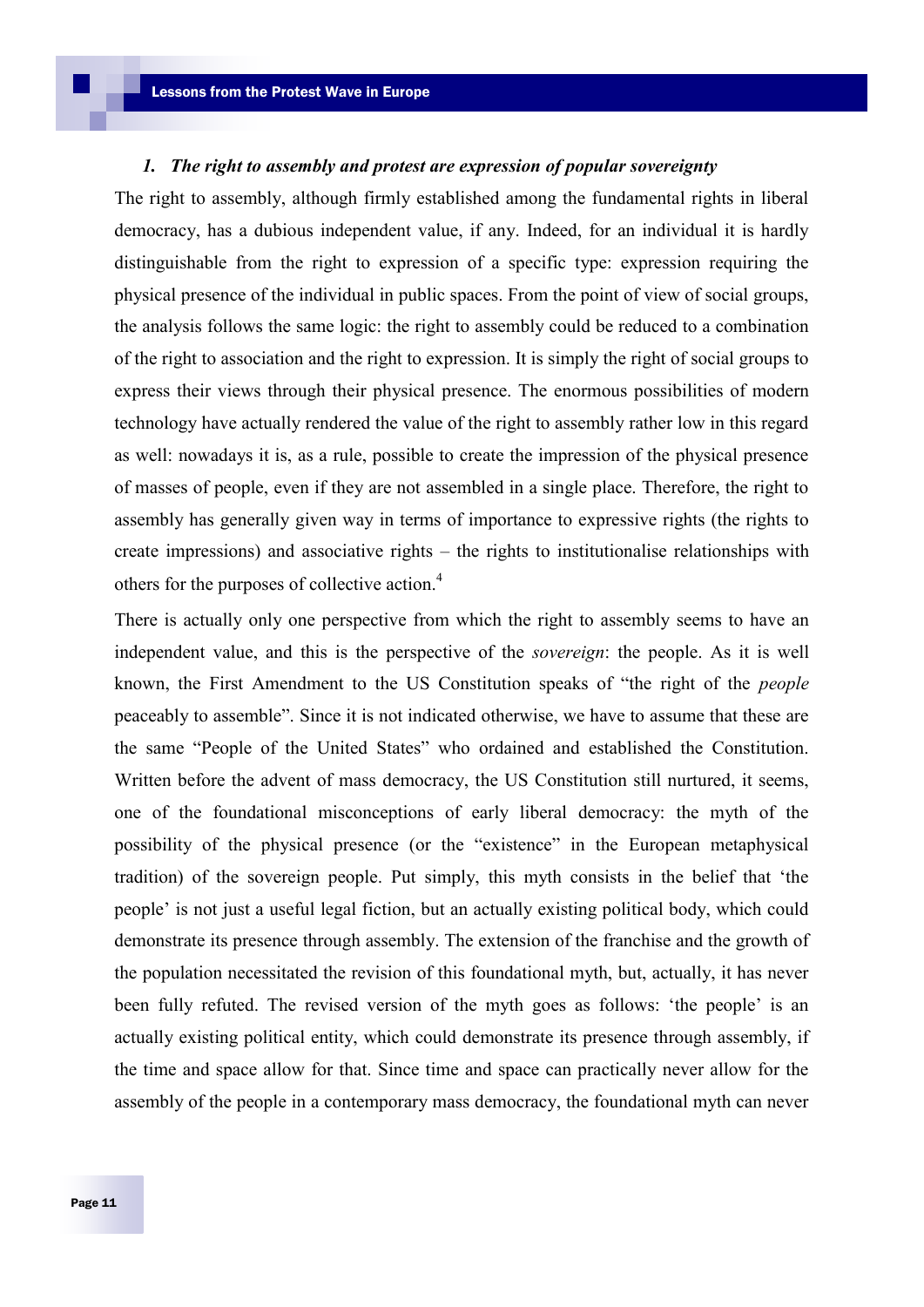be falsified: as such, rather than being refuted, it has acquired a status of a first principle of modern constitutionalism, a principle which simply should be taken for granted.

Thus, the right to assembly serves an important role in modern constitutions, not as an instrument useful to individuals or groups (as such it is dispensable with and reducible to other rights), but rather as indirect evidence for the existence of the sovereign people. The right to assembly demonstrates that the people exist not only as a product/construction of democratic representation and the counting of individual votes, but also in a more real, even physical sense. The people are not only *re-presented* in the political process, but they are also *present* in it as a political body. Even if it is admitted that their presence is not constant, since it is usually impossible to assemble the people in a single space, there is still an irreducible possibility for them to interfere, to assemble, and to exercise their sovereign power without any mediators and without any re-presentation. In short, the right to assembly is a kind of Cartesian ontological proof of the potential presence of the sovereign people in politics.

It is true that this interpretation of the right to assembly sounds somewhat fantastical. The point is that if we bracket it out, there will be little else to discuss in the right to assembly – it will be reduced, as argued above, to rights to expression and association. In the best case, it could be discussed as a constitutional fossil from the early days of liberal democracy, when the possibility of all enfranchised to assemble seemed not that fantastical. Probably, this deflationary approach is the right approach to the right to assembly.

Proponents of such a deflation of the right to assembly might point to the fact that its importance as a right of the sovereign people has been stressed mainly by the fiercest critics of liberal democracy, a fact which should alert everybody to the threats implicit in the very concept. Carl Schmitt, for instance, started his radical criticism of parliamentarian democracy from a position with which very few democrats would want to disagree: that all power emanates from the people.<sup>5</sup> Schmitt's quarrel was mainly with the idea that the exercise of this power should be done through the counting of (secret) votes – be it in a direct or representative form of democracy. Schmitt argued that such a construction of the will of the people was 'mechanical' and 'artificial', and it could not ensure what he called 'substantive representation' of ideas. The aggregation of private interests, Schmitt went on,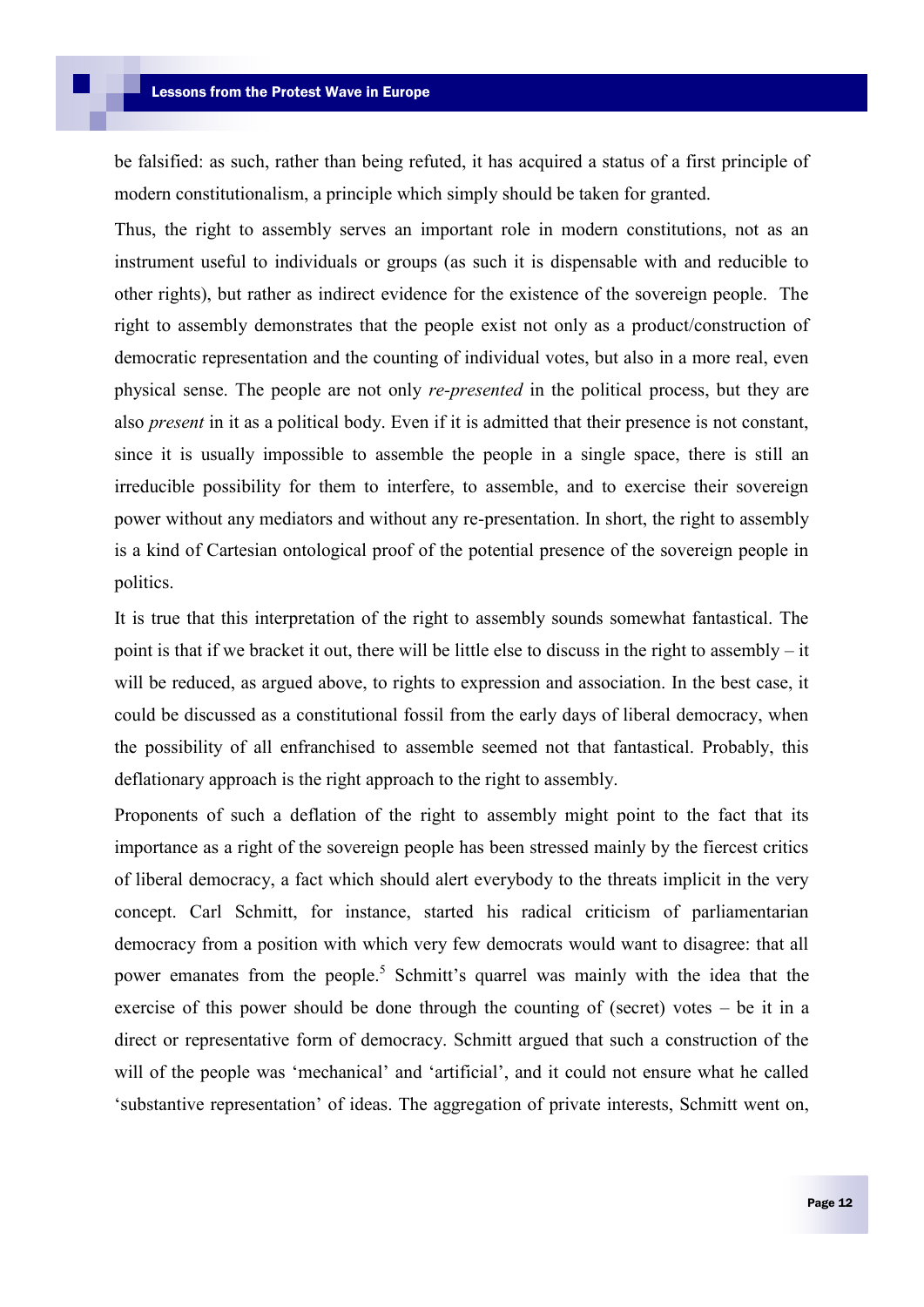could not lead to the articulation of public ideals and goals. He believed that through assembly the real nature of the people could be better represented than through the formal channels of liberal democracy. Supporting a popular leader, gathering together to acclaim a single decision-maker in Schmitt's view constituted the proper alternative to the flaws of mechanical representation in liberal democracy.<sup>6</sup>

This controversial defence of the importance of the right to assembly understood as a right of the sovereign people should serve as a warning: any undue inflation of its importance might lead to anti-liberal, anti-democratic apologies.

The idea that the sovereign – the people – are a really existing body, which could demonstrate its presence through assembly, is the cornerstone of the populist rhetoric which sweeps much of Europe at the present moment.<sup>7</sup>

Let us consider a reconstruction of the populist argument, which could be discerned in the political discourse of many countries:

- 1. 'The people' constitute a sufficiently coherent subject, which could be attributed a personality, rational intentions, and a sufficient degree of homogeneity;
- 2. The classical ideological parties of the left and the right progressively grow alienated from the 'people'. This creates a crisis of representation, the creation of a secluded group of 'party elites', which defend their own interests and fail to represent the interests of the people;
- 3. There is a need for new political actors and leaders, who have a more direct appeal to the people, who could restore the broken chain of representation;
- 4. These are the leaders who could 'assemble' the people without the mediation of the traditional political parties. They achieve this through their personal charisma, or through appeals to issues such as nationalism, identity, personal integrity, public morality, issues which appeal to everybody from the people regardless of their party affiliation or ideological bend;
- 5. The power of such leaders to 'assemble' the people as a whole, to appeal to them as a whole, and to re-present them as a whole is more important than issues such as efficient party organisation, ideological coherence, narrative coherence through time, etc;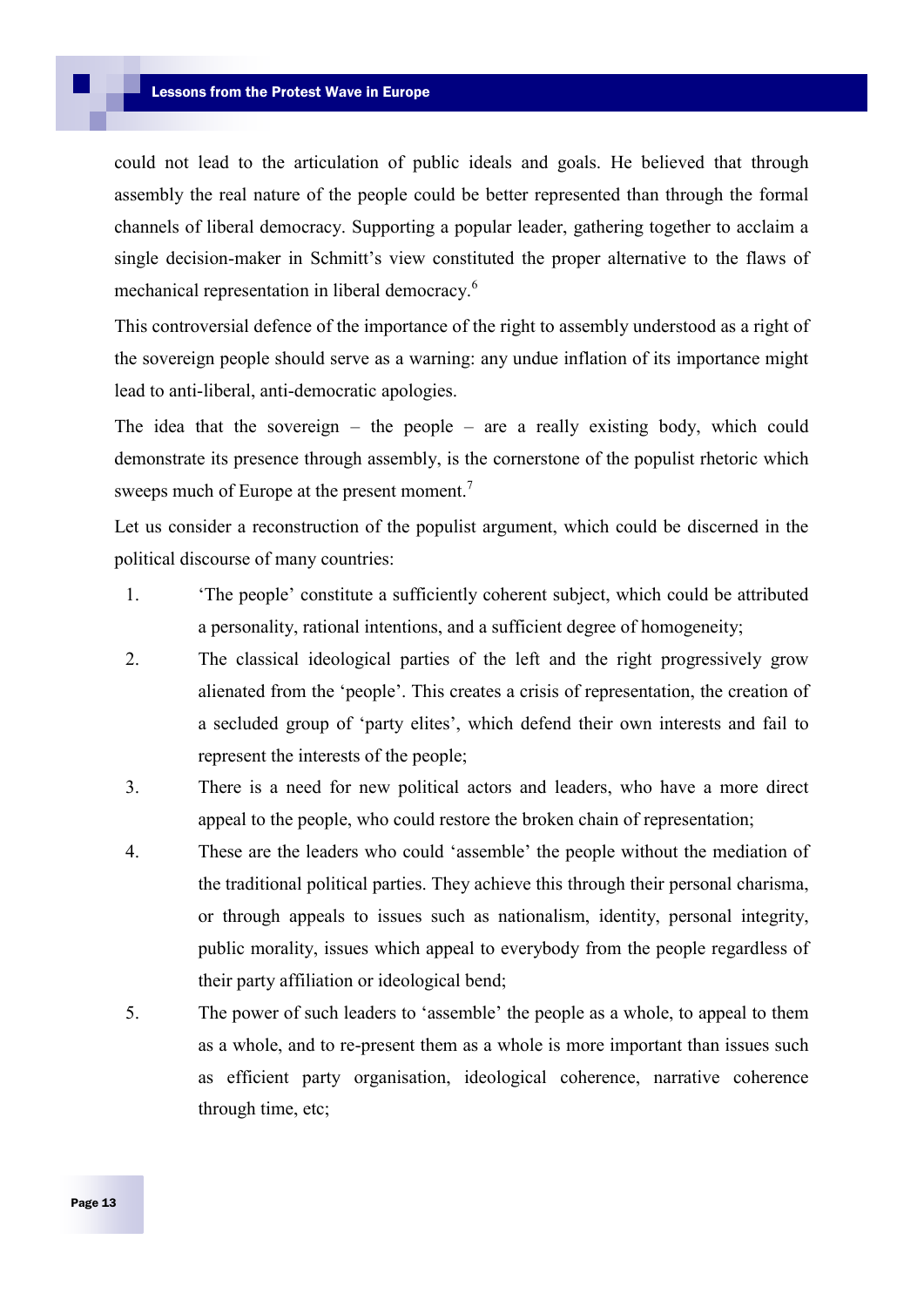6. The support of the people – expressed either in elections or through direct assembly and action - is the ultimate source of legitimation in democracy. The will of the people should not be frustrated through constitutional constraints, foreign commitments and conditionalities.

It is important to distinguish this argument from Carl Schmitt's direct advocacy of plebiscitarian dictatorship. The populist mindset is laying the foundations for a majoritarian, illiberal democracy, in which individual and minority rights are under increasing pressure. It is not necessarily the case that the institutions of democracy themselves are going to be undermined by the rise of populism, although such a development could not be excluded. On the basis of the evidence thus far, however, it is more probable that Central Europe, including the new members of the EU, is more likely to head to a kind of illiberal and generally troubled form of democracy, rather than to plebiscitarian dictatorships. For the rest of Eastern Europe plebiscitarian forms of authoritarian government are by no means excluded. Hybrid versions of authoritarianism – as Putin's Russia – seem to be increasingly assertive<sup>8</sup>

### *2. Protests and populist parties both pretend to express popular sovereignty, both speak on behalf of the people as a whole*

Our second main assertion is that the nature of protests has to be interpreted against the background of rising political populism. The link here is again through the idea of popular sovereignty: both populist parties and protests claim to be representative of sovereignty, they claim to be *better* expression of sovereignty than the traditional parties of the left and right. Much has been written about political populism: here we just refer to its most basic features, necessary for the ensuing analysis.

Populism is a concept which has been well studied both generally and in the context of Eastern Europe.<sup>9</sup> Although there is a debate whether it is an ideology or just a style of politics, there is, I believe, a certain minimal ideological content of the phenomenon: populists appeal to the people as a whole, as opposed to corrupt and impotent political elites, and consider popular approval as the ultimate justification for political action. In this sense,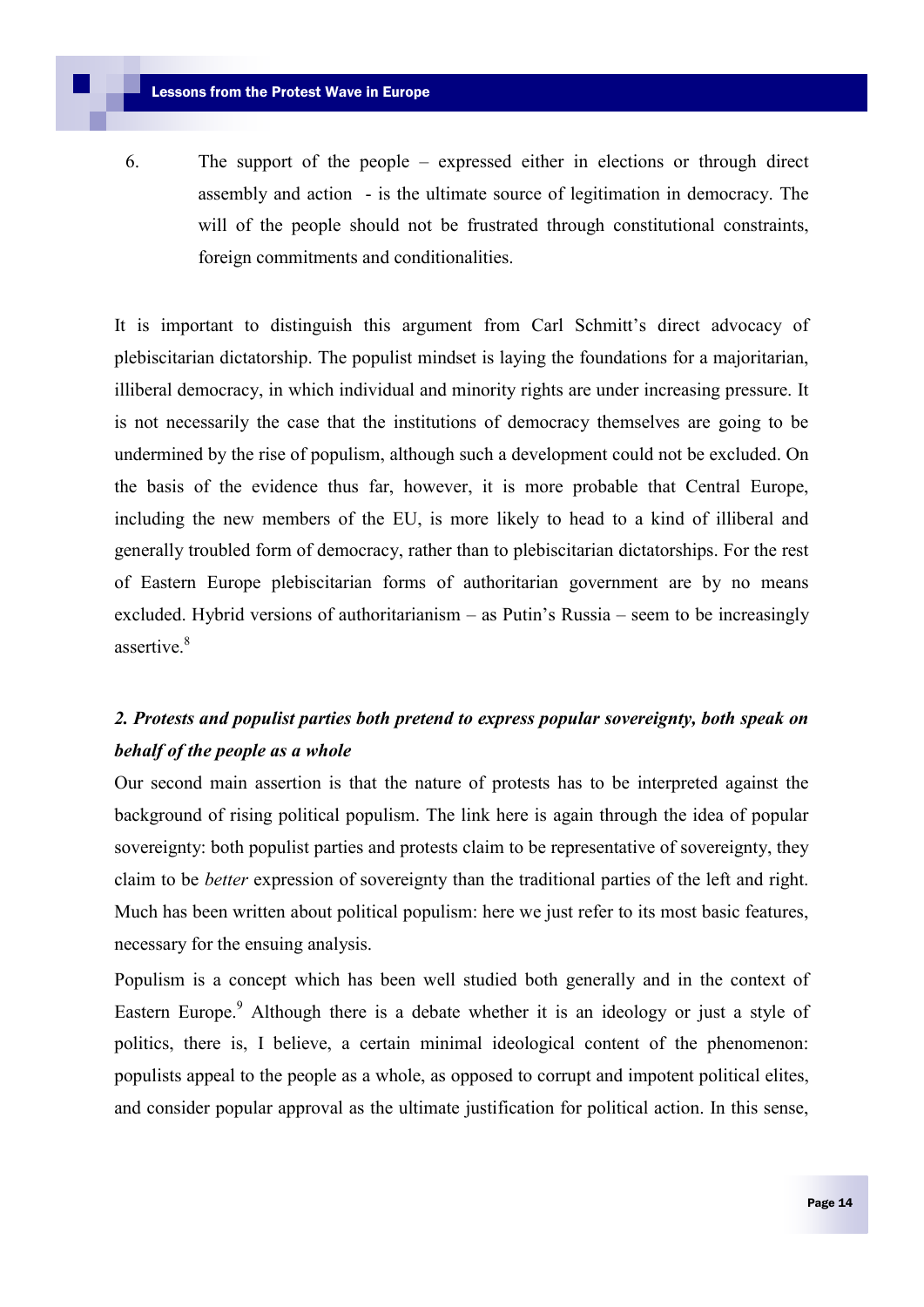populism is a basic, minimalist democratic ideology, whose central and only postulate is that elites should follow the people understood as a rather homogeneous entity.

Populism does not offer substantive answers to the question about the public good. It is not committed to either welfarist or neo-liberal ideas *per se*. It just insists that whatever the people want, the political leaders must implement in policy. In this way populists normally present themselves not as an alternative to a specific political party, programme or platform, but as an alternative to the existing representative system as a whole, to its general corruption and incompetence. This explains the difficulty in situating populism on the classical left-right spectrum of political competition. Some of the populist parties are on the left, others are on the right, and the reason for that is not any sort of deep ideological commitment but the contextual preferences of the majorities in specific polities in a given time. Further, since populists do not have any developed programmatic and ideological language, they borrow freely from the vocabulary of the left and the right, often creating refreshing and curious collages.

Populists implicitly reject pluralism. On their account the people tend to be rather homogeneous, which makes it easier to suggest that the interests of groups and individuals must be always treated as inferior to the interests of the people as a whole. The Central European family of populism is openly and often aggressively majoritarian: it is centered on the belief that the consent of the majority is the ultimate ground of legitimation in politics. Therefore, this type of populism is particularly opposed to the idea of minority rights. Further, and to varying degrees, populists in the region challenge at least some elements of what they see as the "liberal consensus" of the transition period: market-oriented reforms, integration in the Euro-Atlantic organizations, rejection of nationalistic language and behavior. Populists "challenge" all these "taboos", reject the "political correctness" of liberalism, and give an opportunity for the citizens to discuss problems which have been "bracketed out" by the mainstream parties. Often these challenges remain at the level of rhetorical flourishes, but there are instances in which they have produced concrete policies as well.

The ideological lightness of populism is matched by certain lightness in terms of party organization. Most of the political parties have long ago lost their members and even their loyal followers, so populists are not very much different in this regard: they rely much more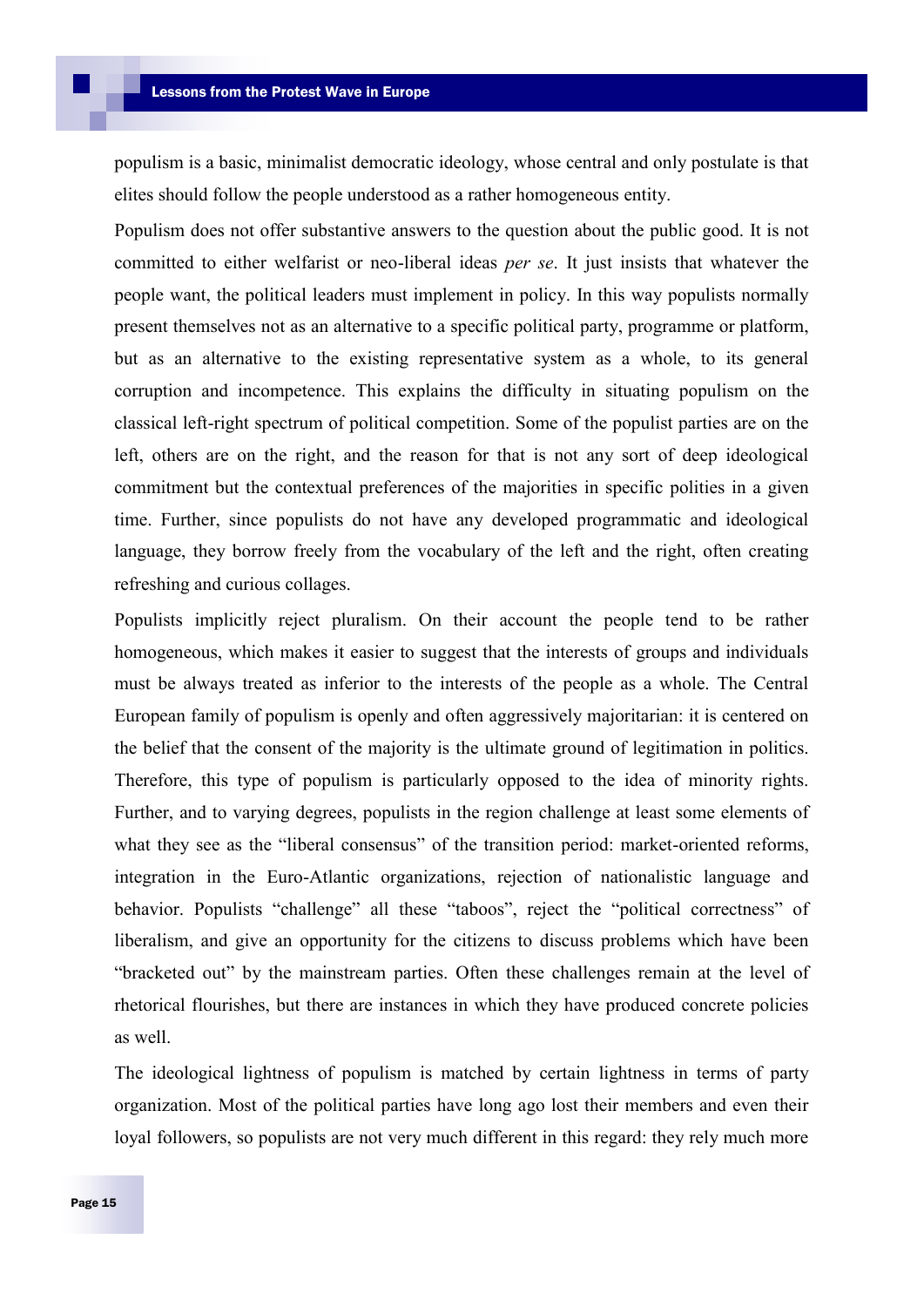on PR, media contact with and direct appeal of their charismatic leaders to the people. Very often they emerge as broadly based social movements and only gradually become institutionalized as parties. They emerge as challengers to existing party-cartel structures, but with time may themselves become parts of such cartels.

The fight against corruption has become a defining characteristic of the populists, since it glues together their basic ideology with their organizational lightness. The populists argue that the existing political elite is corrupt (rather than simply incompetent), and that it should be replaced with new leaders of exceptional moral integrity, which is what their leaders – their main organizational asset - are presented to be. In this sense, the fight against corruption is in fact a rephrasing of the central populist message, which explains the dominance of the issue in the public discourse. It is not that the problem of corruption *per se* is not serious in the region, but it is hardly more troubling than in other countries of (Southern) Europe where it has not become such a societal preoccupation.

In their deepest and simplest core it may be argued that all democratic players are populist, and this argument is often used by critics of the concept of populism: if all parties and political actors are in a certain sense populist, what is so distinctive of the phenomenon? This challenge is a misunderstanding of populism, however, since populism is a conscious and sustained exercise in political minimalism. The populists strip down democratic politics and the idea of a political party to their bare essentials, shedding on their way the ambition to educate the public (they represent preferences as they are), to provide expertise (they are representative of the expertise of the public), to offer elaborate ideologies and programmes (they do not normally have such), and to create a complex organization with developed hierarchies and requirements for loyalty (they operate normally as horizontal networks held together by the immediate public appeal of their leaders). Thus, the populist actors reject to be anything but the simplest core structure necessary to translate the wishes of the people in political decisions.

From this perspective, the populist party may often metamorphose into a media or a mediatic phenomenon, a sort of political reality show in which the desires and frustrations of the public are revealed on their way to becoming dressed in political decisions. It is no coincidence that some such parties, as Ataka in Bulgaria, for instance, have started as TV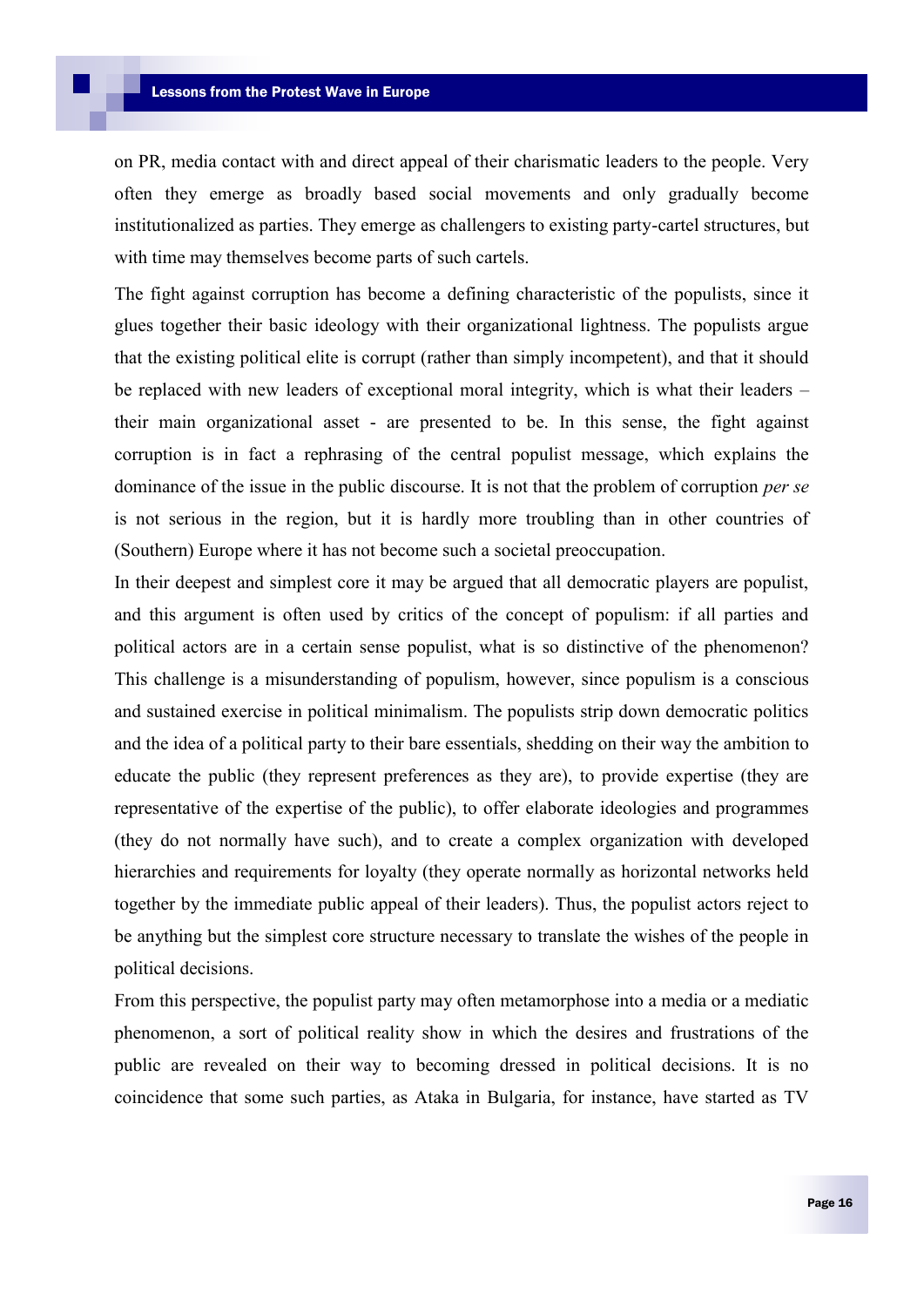shows: eventually, the presenter of the show registered a party under the same name, which entered parliament soon after its creation in 2005.

Populism is conceptually linked with nationalism, as far as it is majoritarian and insists on the homogeneity of the people. But populist parties are not extremists or extreme-right organizations. Normally their nationalism is more tempered and centrist although they may enter into explicit or covert coalitions with more radical nationalist organizations. Generally, however, populists tend to mainstream nationalist themes (even obnoxious and dangerous ones) borrowed from radicals, by trying to make them more palatable to the public.

Populism has many and different faces. Some of these are actually rather civilized. For instance, the former Bulgarian tsar Simeon II in 2001 formed a political movement under his name and managed to win the parliamentary elections in the same year by a landslide. The movement was gradually transformed into a liberal party, but this transformation was unsuccessful: at present the party is outside of parliament and enjoys the support of less than one percent of the citizens.

This discussion was necessary to show that protests emerge in a period of time when populist party politics has been on the rise. In this sense there are multiple synergies between protesters and populist players. First, it is possible that protests and populist parties *compete*  with each other as better representations of the will of the people. Secondly, it is possible that some populist players manage to tap the protest energy for the purposes of party creation. In the case of Syriza in Greece and Podemos in Spain we do have such cases. Thirdly, it is possible that protests benefit some non-populist, traditional parties, which manage to capitalize public energy for their own reinvigoration. Admittedly much more rare, this also has happened: in Bulgaria a rather traditional centre-right party – the Reformist block – emerged on the basis of the summer 2013 protests. Last but not least, protest could help to consolidate populist or even semi-authoritarian leaders as the Turkish and the Russian cases demonstrated. Although quite massive, protests in both countries have helped (as an unintended side effect) to mobilize the supporters of Erdogan and Putin respectively.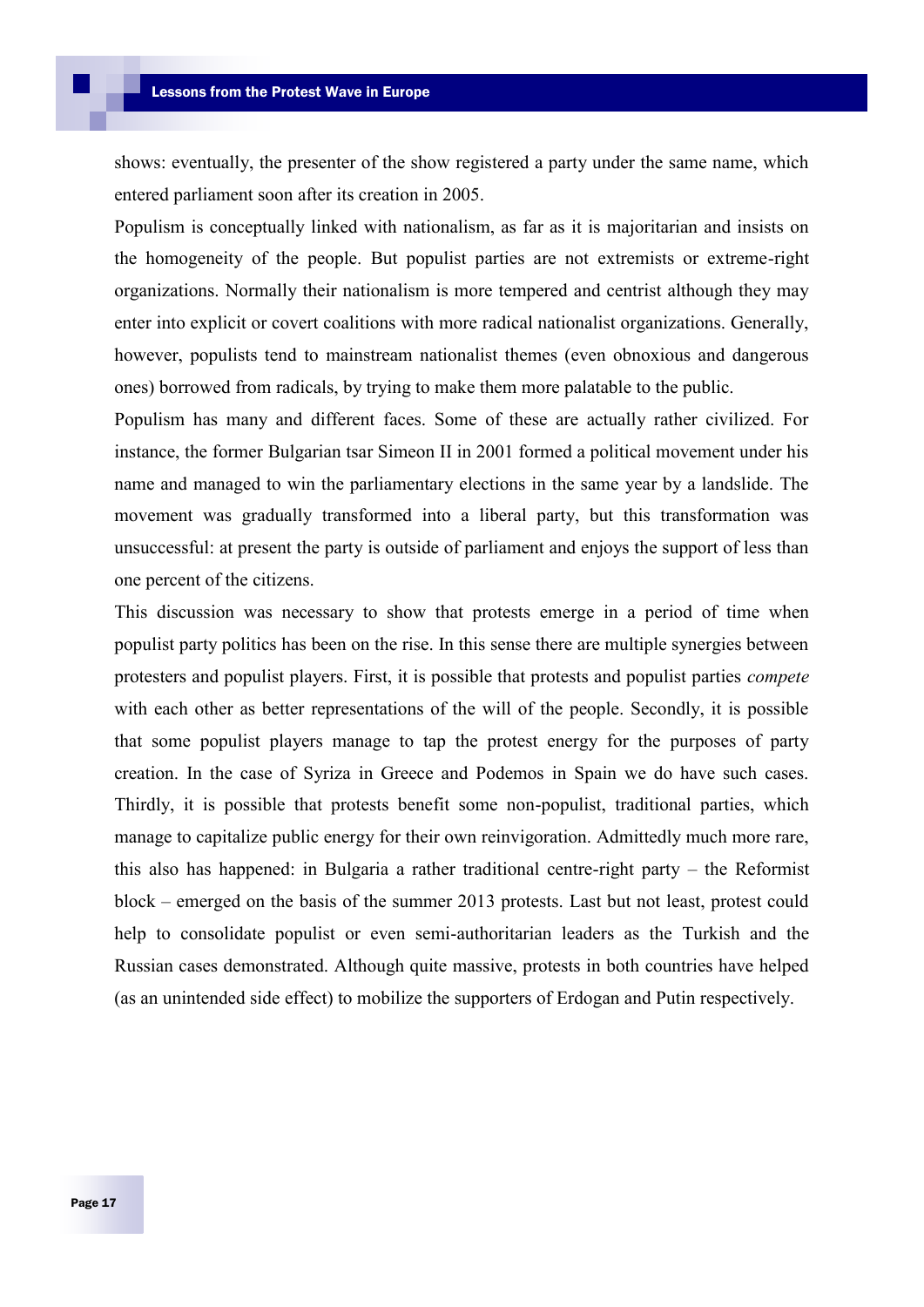#### *3. Main facts about the recent protests*

In this section we start to review the most important features of the protests in the five countries and to draw their specific policy implications. Before embarking on the analysis, however, it is necessary to recount briefly the five cases:

#### *Bulgaria 2013-2014*

In 2013 Bulgaria has seen two large waves of protests. First, the government of GERB – a centre-right party - was brought down in February by a series of mass rallies and marches. These started in January in the city of Varna, where people were protesting mostly against the high prices of electricity and other utilities. When the protests moved to Sofia in February, the government of PM Boyko Borissov became their primary target, and after an incident in which the police used some violence against the protesters, the government handed in its resignation. Reportedly, around a hundred thousand people took part in these protests, as the most populous marches took place in the city of Varna.

The country went through a turbulent period in which President Plevneliev needed to form an interim cabinet in early March. The cabinet organized pre-term elections on May 12 which resulted in a parliament badly divided between the former ruling party – GERB – and the Bulgarian Socialist Party (BSP) and the Movement for Rights and Freedoms (DPS). In the circumstances, the radical nationalistic party Ataka became the king-maker, allowing BSP and DPS to form the cabinet of PM Oresharski.

On June 14 this cabinet made an ill-fated move: it appointed a media mogul – Delyan Peevski – as head of the major state security service (DANS). The appointment immediately brought thousands of people to the streets. After several days, they started to demand the resignation of the whole government: the resignation of Delyan Peevski from his position in DANS did not calm down the situation. Massive protests continued throughout June and July, and after some break in August continued in September and October under various forms. Overall around 500,000 people took part in these protests.

The February protests started as a public reaction to rising prices of electricity and other utilities. The people did not immediately blame the government for that. In the city of Varna, where the whole process started, the first targets of popular anger were "the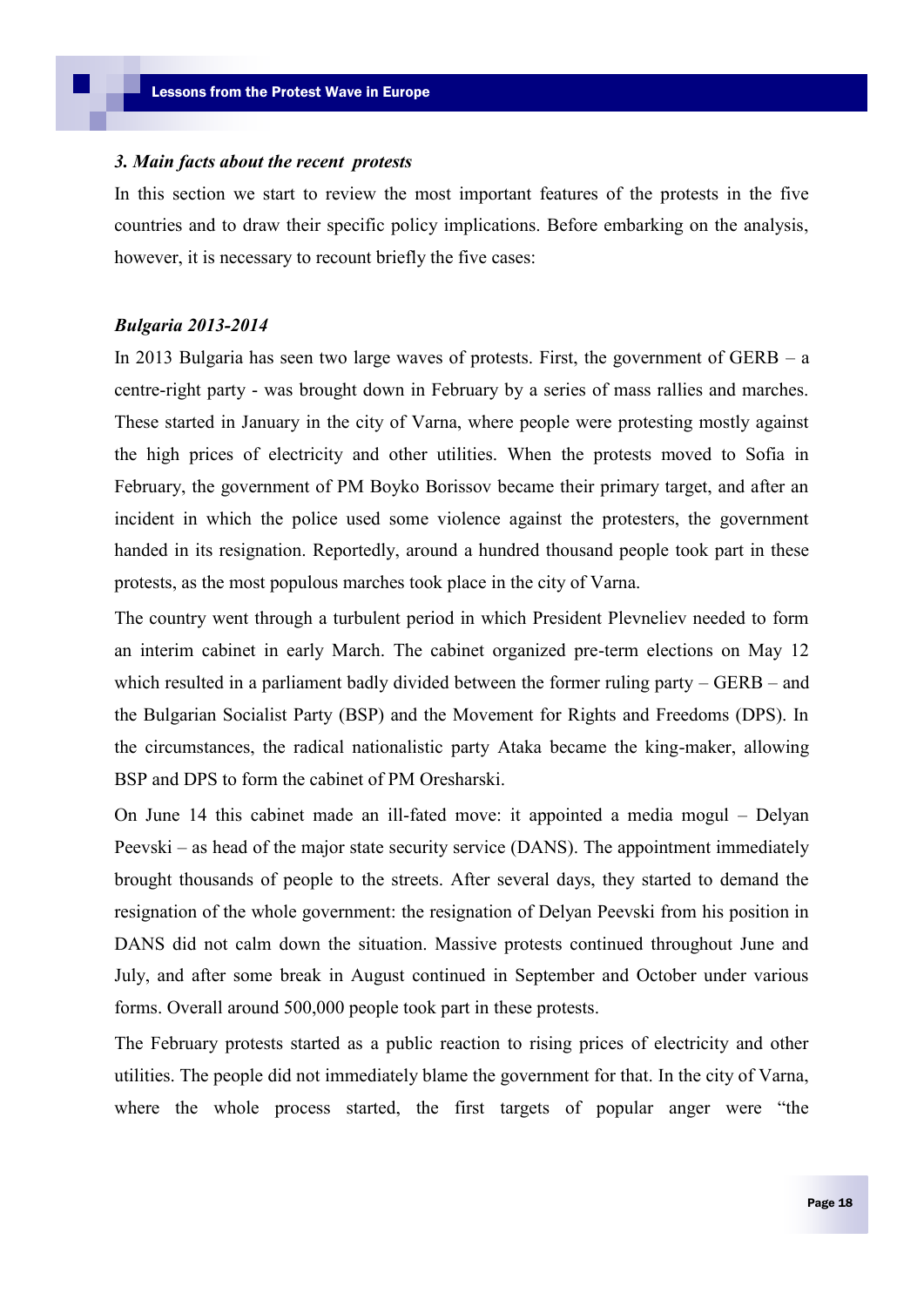monopolies" (electric power supplier companies), and what is seen as a Varna-based shady business group – TIM. In Bulgaria there was no special emphasis on austerity policies after the financial crisis in 2008, because economic policy in the country has been quite financially disciplined since at least 1998. Generally, the country has been run on very low taxes, balanced budgets, low foreign indebtedness, restricted public spending, relatively low salaries in the public sector. This model was rather functional until 2009, when solid economic growth led to a gradual rise in living standards. The stagnation that followed, however, the rising unemployment associated with it, let to a significant deterioration of the situation of specific vulnerable groups. The GERB government was slow in figuring out and addressing the problem, which finally erupted in 2013 in the form of public protest. Not surprisingly, the GERB government did become a target of the protesters (probably not without the support of interested political players).

Apart from the rallies and marches, the February protests took another, rather horrifying form. There was a wave of public suicides of people setting themselves on fire: this really shocked society and politicians, and led to quite considerable societal confrontation in which the whole political elite became to be seen as problematic. Some of the suicides were clearly politically motivated, like the one of Plamen Goranov, who was protesting mostly against corruption and the role of TIM in Varna: he asked for the resignation of the mayor of Varna, and this resignation was handed in shortly after the suicide. Others, like the attempt made by a man who set himself on fire in front of the President's headquarters, in the center of Sofia, was rather an act of desperation, without a clear political agenda. The suicides did amplify considerably the effects of the protests, and were an expression of the public disgust towards the political parties, as well as desperation. In Varna, Plamen has become a symbol of the protests.

Gradually, in late March the protests started to slow down in intensity and the political parties recovered from the shock of the previous month. The immediate effects of the protests included not only the resignation of Borisov's cabinet; they also changed the character of the electoral campaign in the May parliamentary poll. All the parties tried to adapt their program to the new reality, and they included measures to alleviate the situation of people more affected by the economic crisis. Mostly, these included financial help for vulnerable groups, some lowering of the prices of electricity, etc. Also, there were some new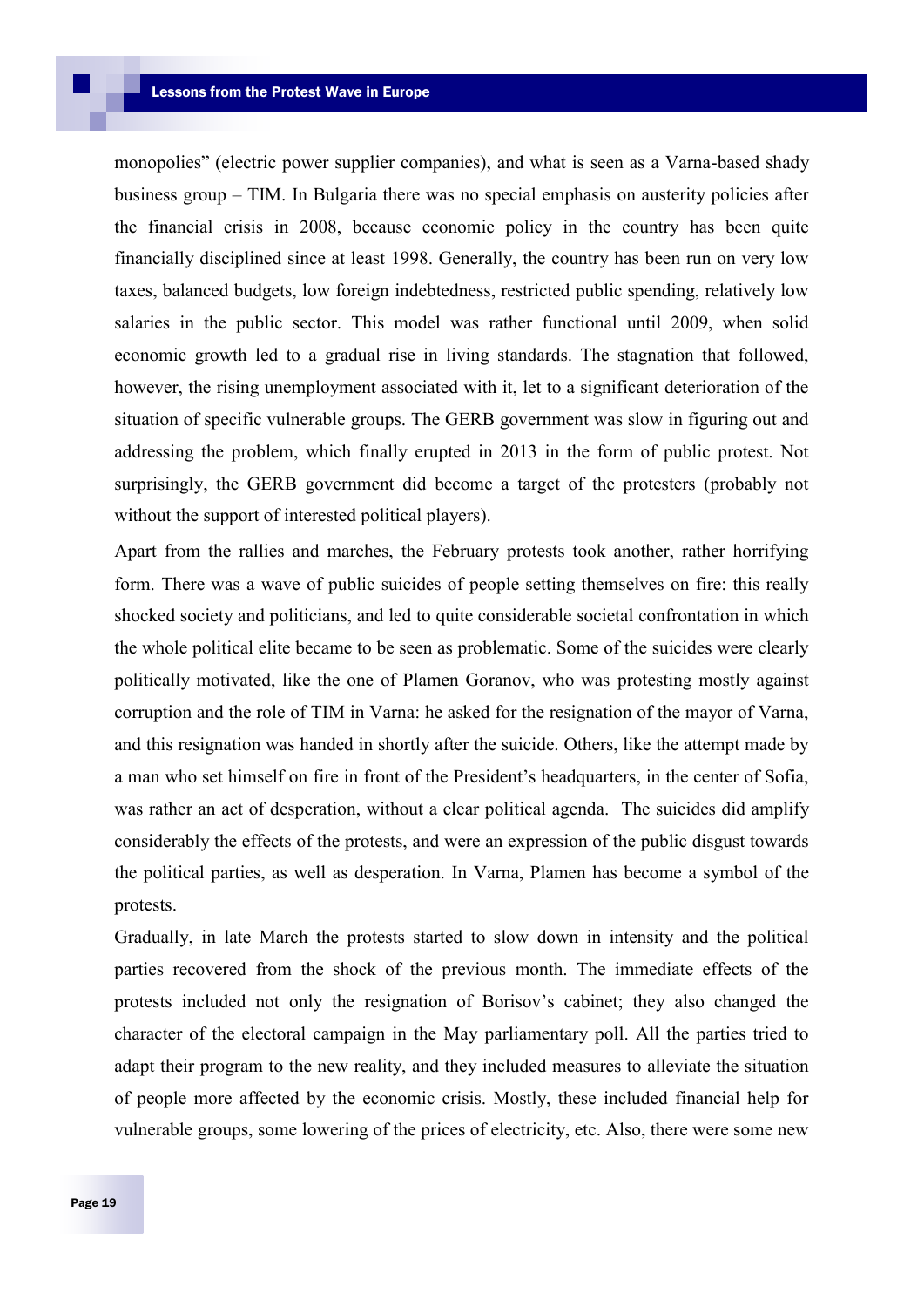faces on the party lists: for example, the socialists excluded from their party lists some of their strongest and more influential politicians. Even the party leader - Stanishev - promised not to become Prime Minister if they win the elections.

As to the June protests, after the formation of Oresharski's cabinet, one of its first initiatives was a revision of the law on state security services and the appointment of a new head of DANS. On June 14 Delyan Peevski was elected by parliament, and this immediately brought around ten thousand people in front of the government headquarters. Peevski handed in his resignation on the next day, and after some delay and procedural complication he was ultimately relieved from his duties a couple of days after. However, the protests did not subside – on the contrary, people started to demand the resignation of the entire government of Mr. Oresharski. This was anyhow a difficult cabinet, created by the Bulgarian Socialist Party and the Movement for Rights and Freedoms representing the Turkish minority (together, both parties having exactly half of the seats in Parliament). Yet the government could not survive without the support of the far-right populist party Ataka.

According to representative polling data, 85 percent of Bulgarians supported the protest against the appointment of Mr. Peevski, a media mogul and politician, a front-man of corporate interests with strong influence over the previous three governments. The respondents put remarkably little confidence in the current government and parliament at the beginning of their term (23 and 14 percent, respectively – lowest point since the 1990s), while only 18 percent reckon Oresharski's cabinet will fulfill its full mandate (data for June 2013, Alpha Research).

People were outraged by the fact that a very sensitive state agency could be in fact put in the hands of a controversial businessman, whose media enjoyed almost a monopoly position in the newspaper market, and who was known mostly for his good connections with governments in power whom he provided "media comfort". Many saw in the appointment an attempt to "privatize" vital state authorities. Further, the appointment made it clear that Peevski – an MP from DPS – had an exceptionally strong position and role in Parliament and the ruling coalition. This further undermined the trust of the people that the political parties behind the government – BSP and DPS – could keep strong corporate interests at bay. Thus, in short, the June protests were mostly about what people saw as structural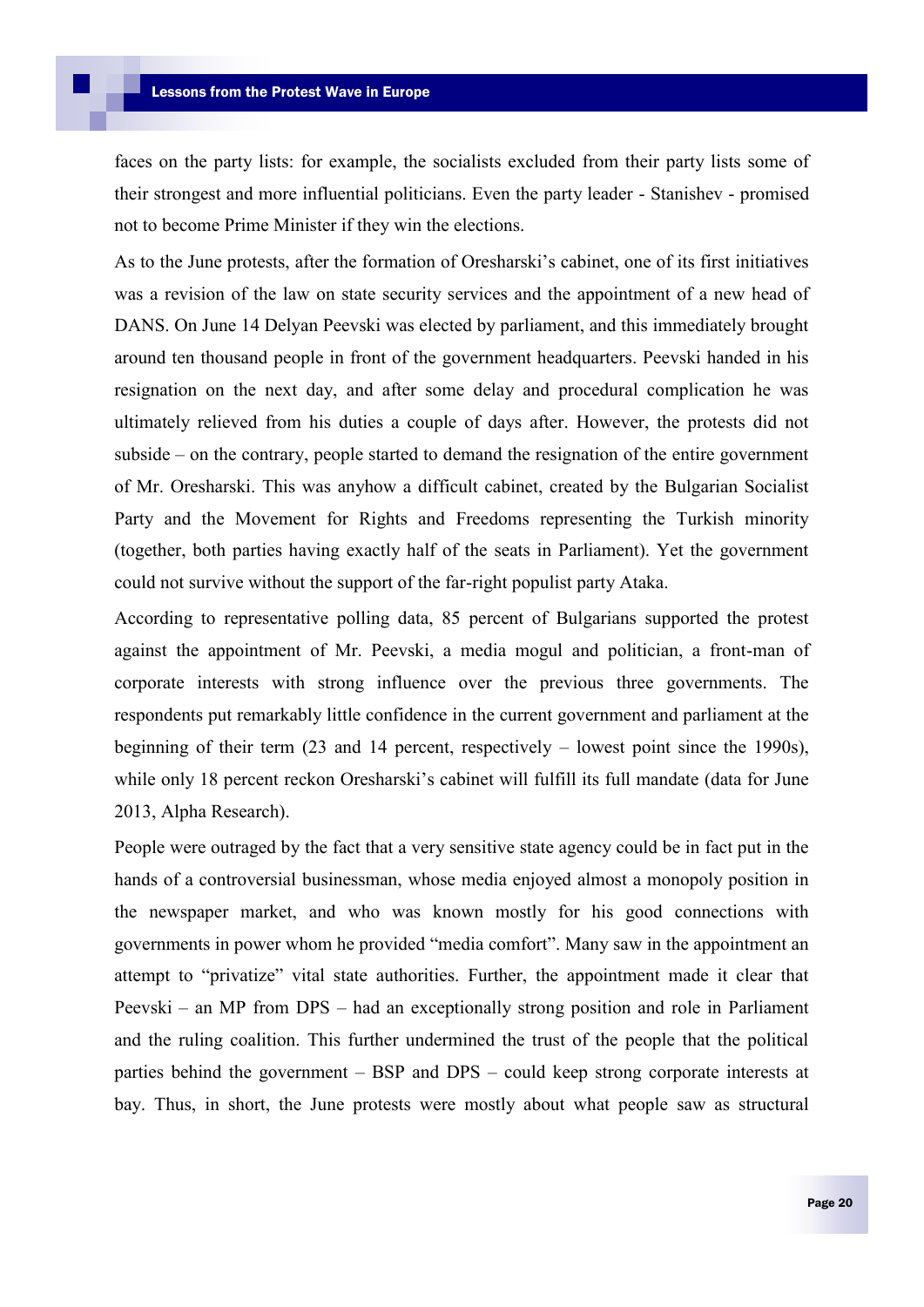corruption in the government and parliament. These were not protests against economic policies, the prices of electricity, etc. – these were protests about what many saw as a very poor quality of democratic government.

#### *Russia, 2011-2012*

First wave - the day after the elections - about 7 thousand people in Moscow (a very large number by Moscow standards) took to the streets spontaneously called by activists, Navalny included. The rally was brutally roughed up – several hundred detained, Navalny among them. Next day  $-$  just 1500 showed up, a signal to the authorities that their tactics was effective. But in Dec 10 – about 30 thousand gathered in the streets, unprecedented in Putin's Russia.

Several groups and individuals claim the fame of organizing the Dec 10 protest rally. The truth is, however, that nobody had the slightest idea that it would be so many people. What can be said is that the civic skills (organization, management, information exchange) accumulated over the previous 2 or 3 years have come in very useful for political rally organization. The political activists /midget groups of the previous years/ though, proved to be unpopular with the crowd. Unlike media/cultural figures and some of the new leaders, such as Navalny and Udaltsov, who were most cordially welcomed by the crowd.

The rallies were nonpolitical in nature. The very idea of agenda/program/leaders (it was common to hear: it's GOOD that we don't have leaders) and especially negotiations with government authorities were seen as unnecessary, at best and – even betrayal.

*Vy slili protest* – was a common line expressing people's harsh criticism of those who argued in favor of negotiations with the government; even if negotiations were about the venue and march route.

There was no sense among the protesters of what they actually wanted beyond «Russia without Putin» (they would not even think about who might replace Putin and what that should entail). Concrete demands such as a recount of the Dec 4 Duma election results, dismissal of the infamous head of the electoral commission Vladimir Churov were soon all but forgotten**.** 

It is no minor matter that the protests were coordinated with the authorities who issued permissions for rallies. The bulk of the protesters were invited to join the rallies by the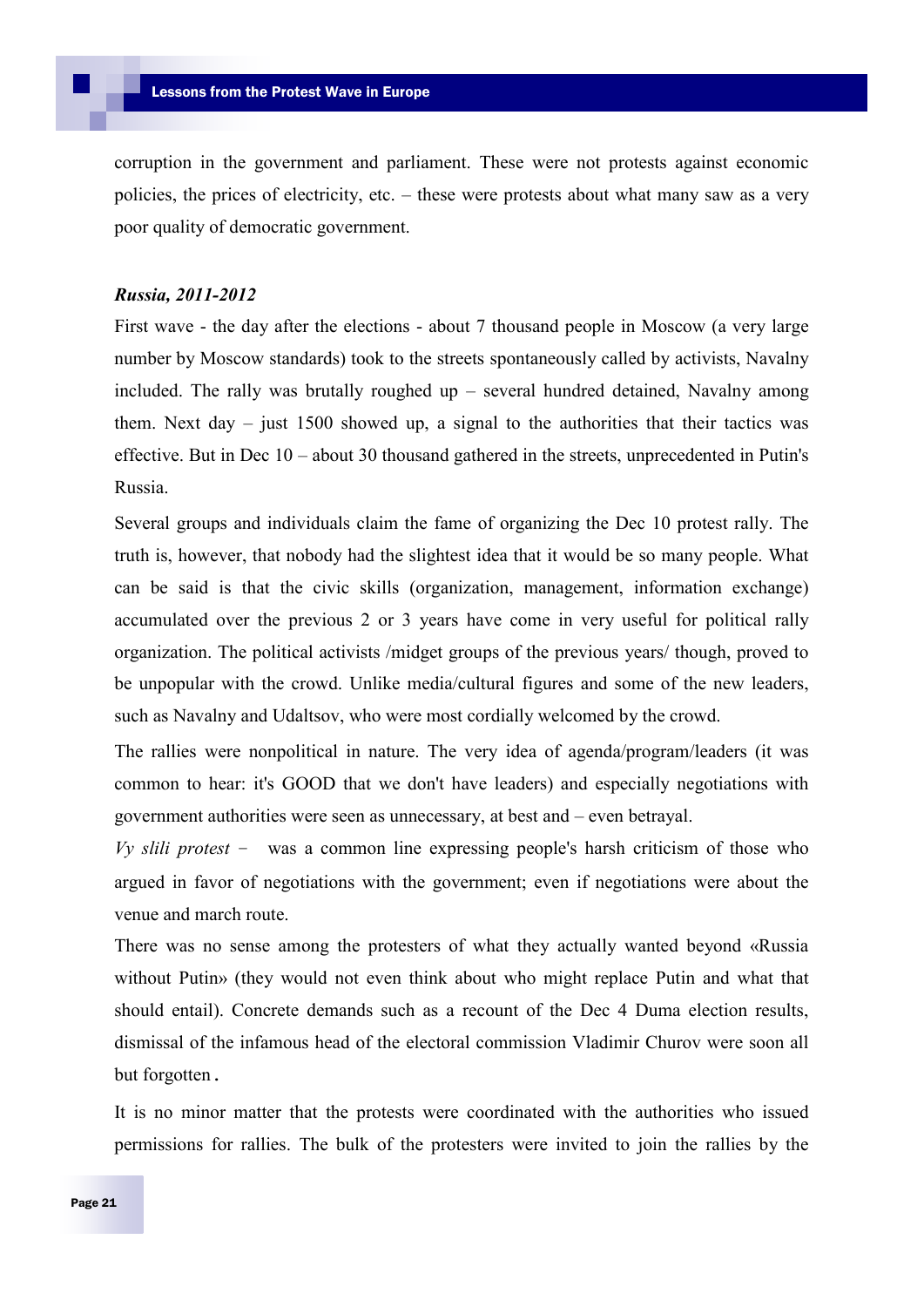organizers/coordinators, and people eagerly joined, but it was in large part to have fun together for a few hours and then go back home until a new initiative would be called. Unlike the Turkey protests in Russia were about isolated events that took place at long intervals - Dec 10 – Dec 24, February 10 and up until mid-May 2012. There were groups of activists and even Organizatsionny Komitet Mitingov; they discussed all kinds of organizational issues, but not political ones, such as demands. A feeble attempt by Aleksey Kudrin to reach out to the protesters and organize a meeting failed completely.

The "mass rally season" was not very long in Russia, however, and the protest gradually died down. The government/Putin opted for a virtual (and ongoing) overhaul of state-society relations as applies to the modernized, energetic, defiant, etc. Putin abandoned his stature as the "leader of all the Russians", alienated the most modernized, energetic part of the population, opted for an anti-Western and anti-liberal course, etc.

The environment has changed, and governance has become a graver challenge to the Kremlin (economic factor of course shouldn't be underestimated). Governance has been reduced to patching and mending; new adjustment and contraptions. The Kremlin faced dilemmas: Navalny and Moscow mayoral election in 2013 was the most striking example. Moscow municipal election in Sept 2014 were very different from the previous one in 2009. One should not be under any illusion: the government has huge advantage over the society in all kinds of resources (material, information (TV), power agencies etc.). But keeping societal forces under control by way of further restricting freedoms and shifting farther toward political and social conservatism comes at an increasingly high cost.

According to participants, the protests did create certain, although rather weak sense of togetherness – such as we are "protesters", "members of a movement" etc. But they admit that there will be hardly another wave like the of 2011-2012 – at least not because the government has since adopted harsh restraints on the right to rally. But the general hardening of policies, dwindling resources and, not least, the rise of anti-migrant sentiments suggest that there may be in the future other waves of mass protests – of a different kind and with different causes and demands.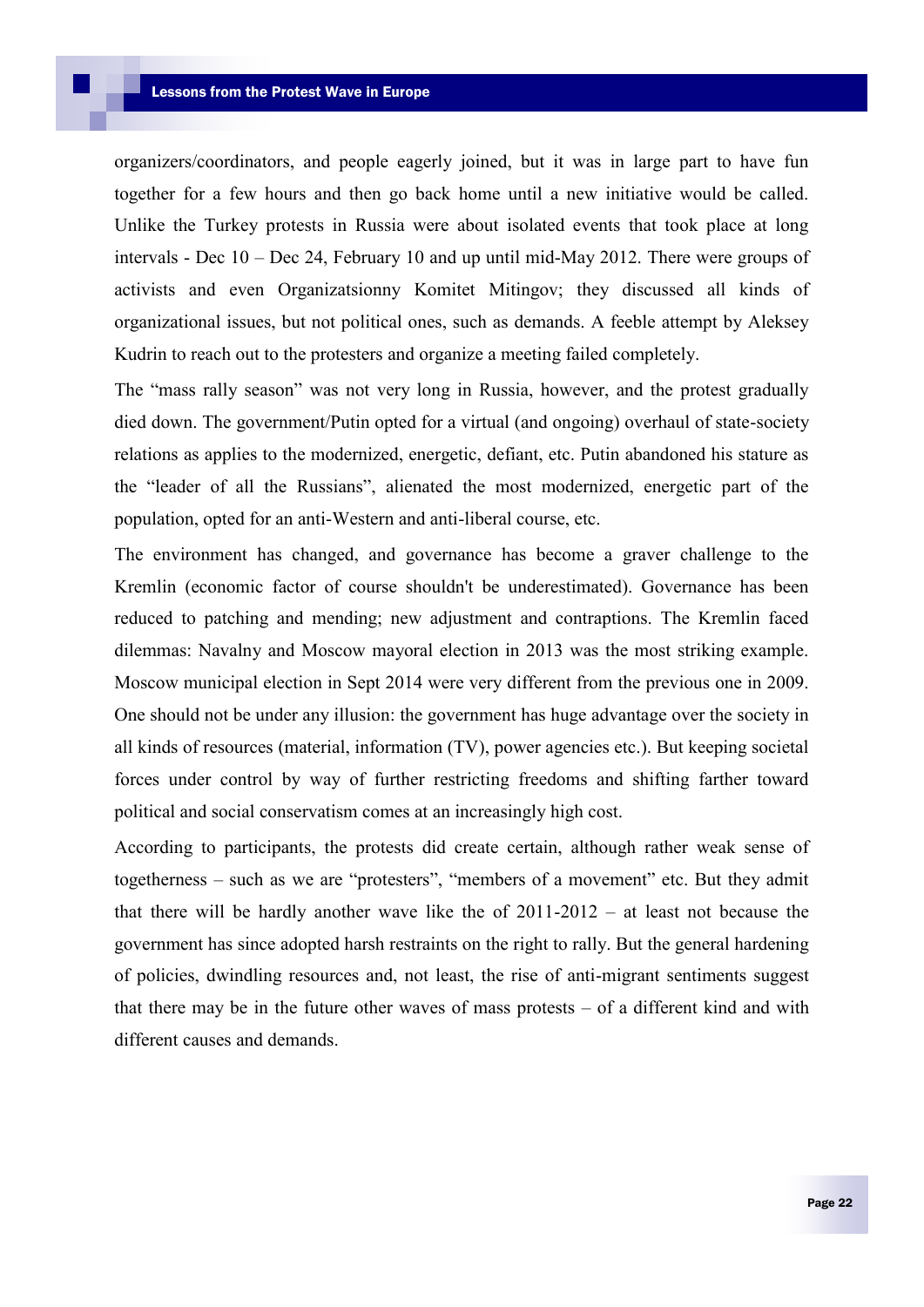#### *Spain 2011-2014*

Spain was the first country in Europe where social protests appeared in 2011, with important technological influences, and quick spreading. Not too many social movements occurred in Spain from the beginning of democracy in 1975 until 2003-2004, not counting general strikes by unions and demonstrations against the Basc Country terrorism.

Spain has gone through some anti-globalization mobilizations since 1999. In 2003 the Popular Party in government supported Iraq invasion and the Azores meeting took place with Bush, Blair, Barroso and Aznar. Then huge protests happened on the streets organized by left political and social groups.

Contemporary protests started in 2011 and led to the establishment of the The 15M Mevement (May 2011). The demonstration slogan was: "Real Democracy Now: we are not merchandise for bankers and politicians". It was an open, inclusive, non partisan slogan of consensus. It was performed a few days before local elections and there were dozens, then hundreds of people occupying the Puerta del Sol in Madrid, thousands of them in concentrations and demos. They stayed there until August.

This citizen awakening would have not been possible if social media did not exist ( 94% of the activists on the first days were users, and were informed of demos and meetings in there).

At first, the political impact of this movement was rather paradoxical: it seemed to favour the convervatives, by weakening the traditional left. Thus, the local election results on May 22<sup>nd</sup> 2011, a week after the protests started, made the conservatives of the Popular Party, still in opposition, the great winners. The results were confirmed in the general elections in November the same year.

The movement has been often in the news since 2011. But its most durable impact was in the social networks – it created a form of extensive horizontal network of people and debates. Activists got organized in specific groups, and connected with other spontaneously formed groups. These groups specialized in different spheres of social policy: public health, education, housing.

Protests did happen at tidal waves. These tides mainly consisted in protest actions defending social services. In the beginnings they were concrete mobilizations reacting to specific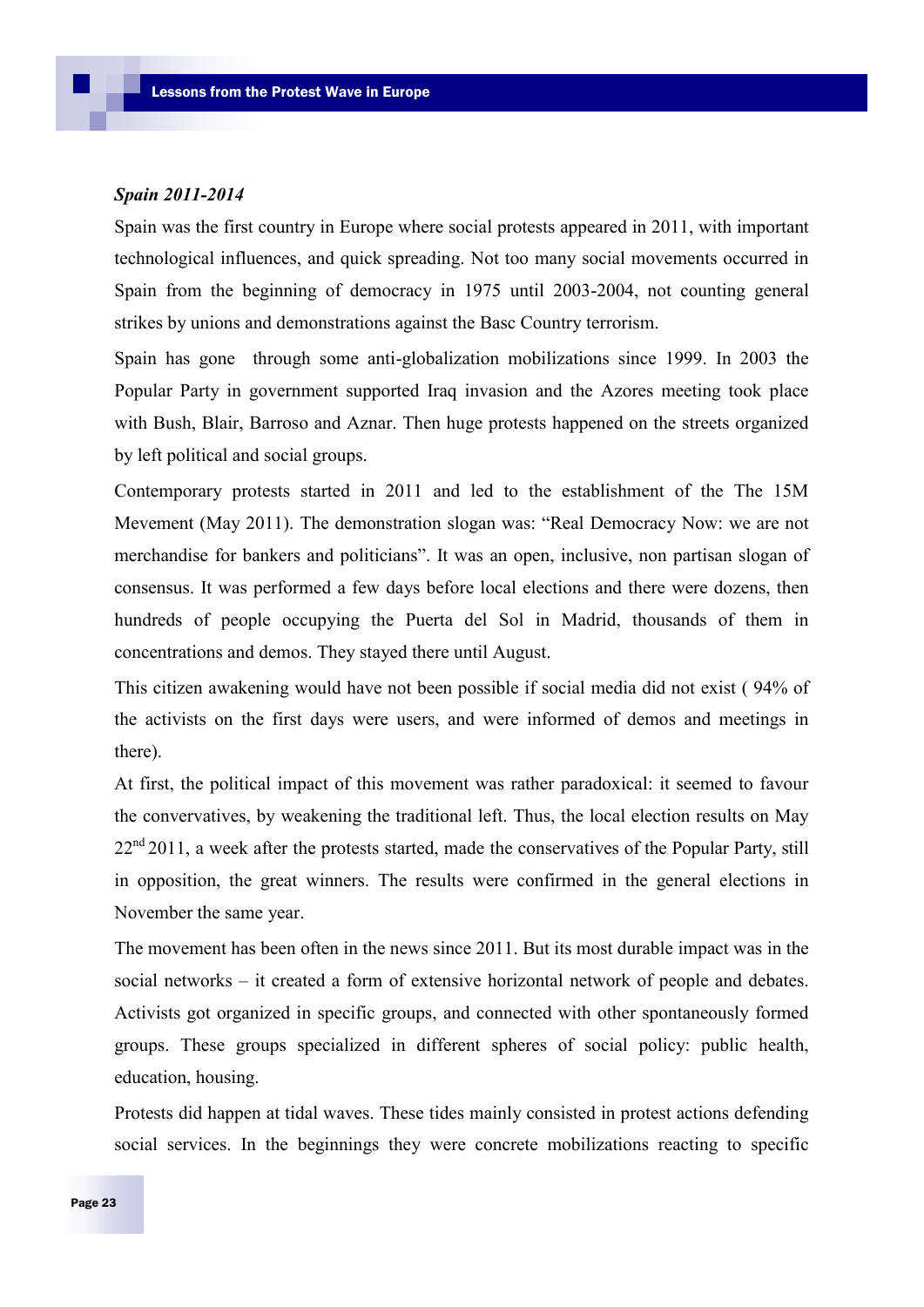government decisions. First was public education protest in Madrid at the opening of 2011- 2012 school year. Internal employees' lay-offs and salary cuts (affecting the rest of the public workers in Spain as well) were the principal reason for these protests. But they achieved an important goal: this self-organized first wave went beyond labor requests, aiming at parents and students to join the protesters' networks.

Protests went on in this way for a couple of years. By the end of January 2014, privatization programs planned for six public hospitals in Madrid were stopped thanks to civic platforms, unions and even political parties' legal appeals. Actions and rallies took place in the streets of major cities. Another example was Balear Islands, where education protests managed to delay the beginning of 2013-2014 school year for three weeks: rallies against social cuts were at the heart of the activities.

None of these activities (together with three general strikes in 2010, 2011 and 2012) produced a serious change in public policy, however. Austerity measures were adopted by both centre-left and centre-right governments. Yet, in 2014 a political party – Podemos – was set up, which comes out of the protest movement. This party quickly gathers public support and will be a major player in the next parliamentary elections. As things stand now, it has a good chance to follow the path of the Greek leftist party Syriza.

#### *Turkey 2013*

Taksim Gezi Park events marked a turning point in the political history of Turkey. The small park in Taksim square is one of the few green spaces in the city centre. The initial protests in Istanbul at the end of May were led by about 50 environmentalists, opposing the replacement of Taksim Gezi Park with a shopping mall and a possible residence as well as a reconstruction of the historic Taksim military barracks (demolished in 1940) over the adjacent Taksim Square. The protests developed into riots when confronted with excessive police violence on Thursday, 30 May 2013. During the next 24 hours, thousands joined in the demonstrations, which first led to a 10 day commune in the heart of Istanbul, then broadened beyond the development of Taksim Gezi Park into a wider anti-government demonstrations. Protests grew exponentially, first to other neighbourhoods in Istanbul, and then to other provinces, with over 60 of Turkey's 81 provinces experiencing some form of protest by Monday 3 June.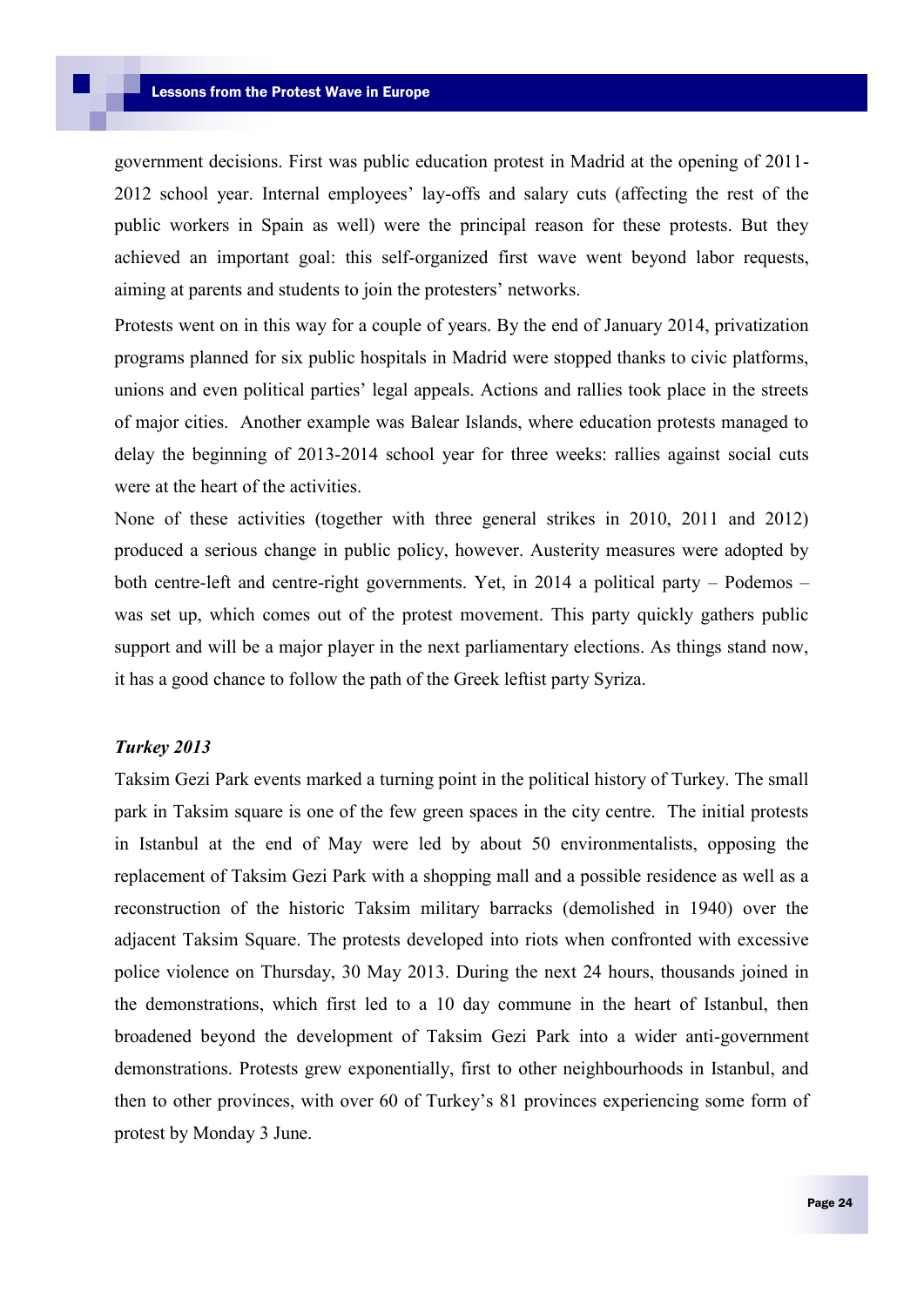There was a moment of hope when PM Erdogan met protesters on June 12. At first, Erdoğan looked ready to compromise; after discussions with some of the participants, he said he would honour a court decision suspending the government's plan to demolish the park, and added that, if his project to build a replica of the Ottoman barracks were cleared by the judiciary, he would take the decision to the public for a plebiscite. At this point, the protesters in the park had a brief opportunity to declare victory. But as in the various Occupy movements, there was no central command; there were more than a hundred different groups camped in the park, and it would have been impossible to reach any consensus short of a very long forum. In any case, Erdogan did not even wait until daybreak.

Claiming that the protesters had vowed to continue with the occupation, he ordered the police back into Taksim Square and Gezi Park. By Sunday morning, following a long night of tear gas, arrests and vicious beatings against large crowds throughout the city, the centre of Istanbul was under police rule, with the minister in charge of EU relations declaring that anyone entering Taksim Square would be considered a member or supporter of a terrorist organisation.

For two weeks, massive anti-government protests have rocked Turkey, a country widely has been seen as a bastion of stability and secular democracy in its region. Despite often violent police intervention, people have not hesitated to take to the streets and block avenues, neighbourhoods, and their cities' central spaces. Others participated from their balconies, with whole families chiming in to the protesters' chorus, banging on pots and pans. They have found pacifist means of protest that require no arms or political slogans to express their discontent and frustrations with the Erdogan regime. Milliyet newspaper reported 3,400 protestors arrested nationwide, with many later released, and the Doctors' Union reports 1,800 protestors wounded by June 4. The government stated that 244 police have been injured. The death toll of the protests rose to 8 with the death of Berkin Elvan on March 11, a 14 year old boy who had been in a coma since June 2013 after being struck in the head by a gas canister during a police crackdown on protesters. Sunday and Monday nights, June 2 and 3, saw especially ugly battles in Ankara and on 2 major streets in Istanbul, where several badly hurt protestors were taken in for treatment in a waterfront Ottoman mosque commandeered by volunteer medics. The uprisings had become the biggest challenge to the government of the Justice and Development Party (AKP) since it came to power in 2002.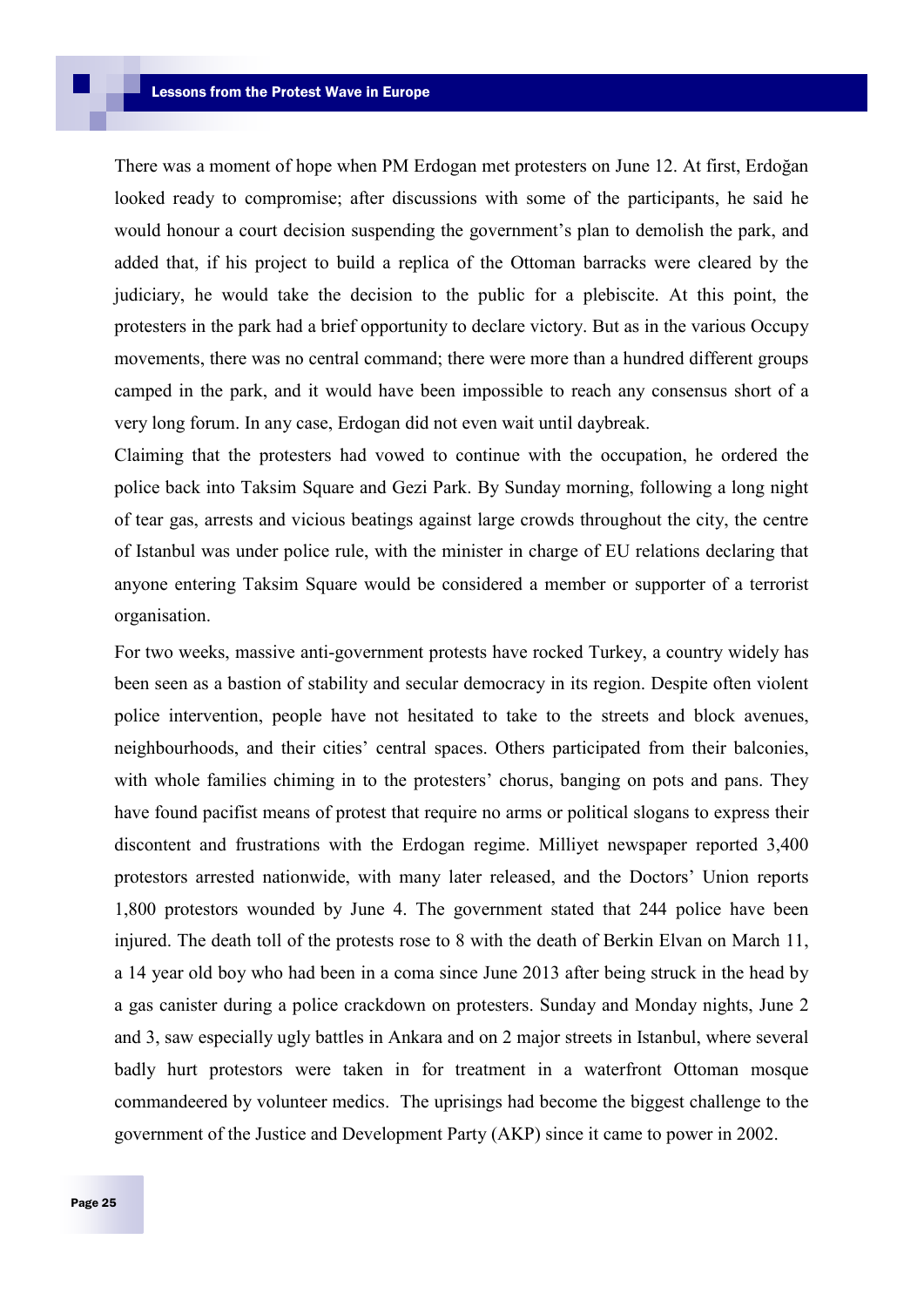Regarding the aforementioned politics of the AKP, any group that has been disturbed from the authoritarian attitude of more than 10-year rule of Erdogan became a part of the movement. In this respect, it was not a conventional protest, which was characterized by a single/concrete demand and dominated by one political/ideological group. In the protests, there was almost every group, which did not have an interest in the AKP government, including the young and the old, the secular and the religious, the soccer fans and the blind, anarchists, communists, nationalists, Kurds, gays, feminists, and students and even some liberalistic Islamic organisations. In this respect, Gezi Park protest was not unique to Turkey but shared many similarities with the contemporary social movements in Europe, Brazil and to a certain degree with the Arab Spring, which were shaped by the wide usage of social media as a tool for mobilization. In fact, far from being a coup attempt to the government, Gezi protests were an example of contemporary collective action based on horizontality, replaceability and leaderlessness, which had been academically called as *"subterranean politics"*.

Undeterred by violence or the threat of arrests, protesters had found ways of circumventing heavy-handed government crackdowns, countering police brutality and state force with peaceful, creative ways of protesting, such as the then-ubiquitous *"still-standing people"*all over Turkey, satire and their own independent media, coloured stairs and park forums, which were organized in 35 Istanbul parks throughout the summer. These park forums continuing throughout the summer, can be regarded as an attempt/an initiative for a civil decision making assembly.

The government has avoided confronting with the real causes of the protests and has perceived it as a conspiracy against PM Erdogan's political career by foreign powers, especially by the so-called interest rate lobby. George Soros and Open Society Foundation branch in Turkey were addressed as one of the strongest figures behind the movement.

Before and after the raid on the park Erdogan staged massive rallies, in Ankara and in Istanbul, which he claimed were the opening salvos of AKP's local election campaign. Despite of the calls from the EU, several statements released by the White House and by other international actors and media for a restraint of the police violence, the government chose to crush the movement with excessive use of police force. Instead of forming a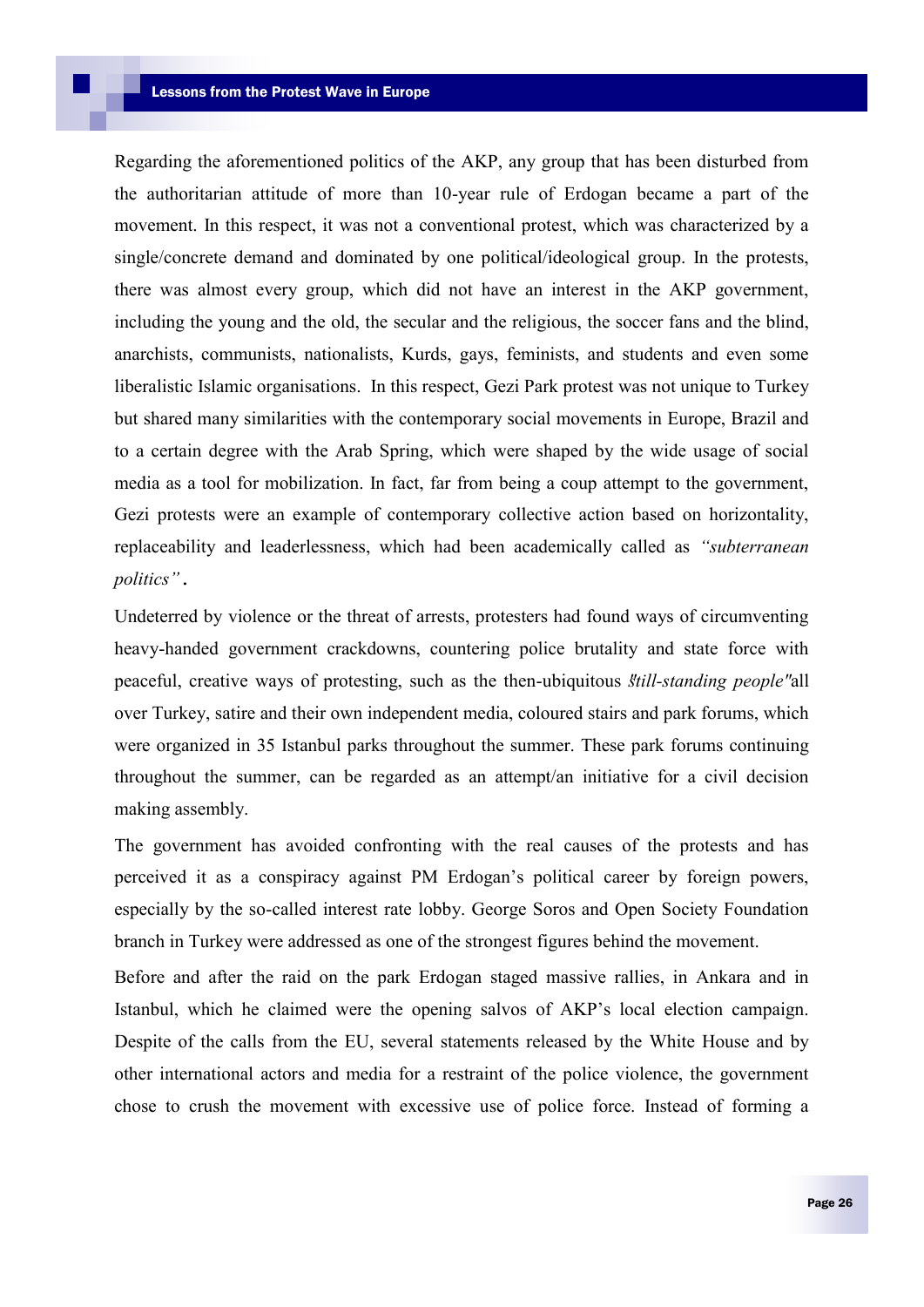dialogue, Erdogan mocked protesters by calling them hoodlums and drunks (he even suggested they had drunk beer and copulated in an Ottoman-era mosque which was later proven inaccurate). The comprehensive coverage of the protests by the foreign press such as CNN International was interpreted as part of a global conspiracy, with an aim to bring down Turkey's economy by increasing borrowing costs. Pro-government titles are awash with stories of the roles played by Israel and the Jews.

The message of the Gezi Park events was interpreted within the framework of conspiracy theories and the demand for a more libertarian society did not enter the agenda of the ruling party; AKP. In contrast, the authoritarian and conservative tone of the ruling party has significantly increased after the protests. In the last months, Erdogan made a number of statements, which were evaluated as intervention into people's private lives and indicators of Erdogan's secret agenda of Islamic law.

#### *Ukraine 2013-2014*

Events started in November 21-24, 2013 and were triggered by the failure of President Yanukovich to sign the EU-Ukraine Association Agreement. The protests started by representatives of NGOs and students on Independence Square (Maidan) (2-3 thousand people every day). Several tents were put up with rotating young protesters constantly present. Meanwhile, on the closest square a rally began on the initiative of three opposition parties: Batkivshchyna (Yulia Tymoshenko), Udar (Vitaliy Klitschko) and radicalnationalists (Svoboda)  $-2-3$  thousand people. The opposition proposed they all unite, but protesters refused and invited the politicians to speak on Maidan without any political flags or symbols. From the very beginning, Maidan proclaimed itself a broad public movement.

The first massive rally was on November 24 in Kyiv (up to 100,000). On the same day large rallies were held in cities in the regions, while the government staged anti-Maidans under the slogan "No to homo-Europe!". This marked the beginning of what is widely believed to be paid-by-the-government anti-maidan movement, less numerous than Maidan, but accompanying all protests.

On November 30, 2013, Saturday a small and purely peaceful rally of students and other young people takes place in Kyiv and it was brutally attacked at night by armed Berkut forces – a special unit of the internal troops. The young people were beaten and dispersed.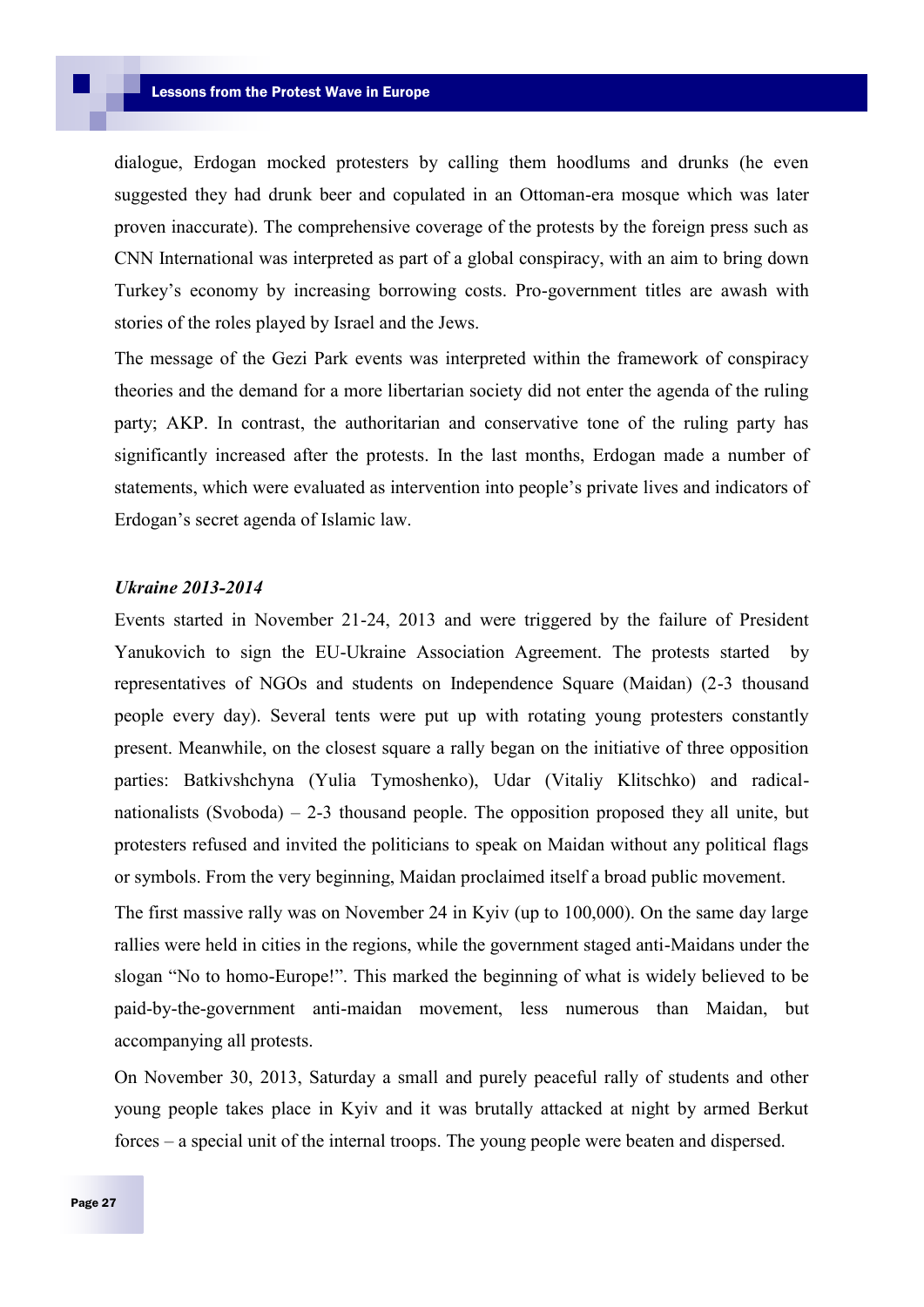This triggered the first really huge public rally in Kyiv on Sunday, December 1: after a spontaneous call to protest by the opposition and NGOs, up to 500,000 protesters from Kyiv other cities gather by the monument to poet Taras Shevchenko in Kyiv. They walked to the Independence Square. The Berkut troops that were guarding the fenced in square flee. The Maidan mass movement begins under the slogans: "For human dignity!" and "Down with the government!"

After the December 1 events, on the weekends large peaceful Maidan assemblies started to gather up to 200-350 thousand people. They are called "Viches" (popular assemblies held by medieval Slavs). A central stage is constructed where opinion leaders of the Maidan and opposition politicians that start to contend for leadership of the Maidan movement speak. The tent city grew in size. Protesters occupied the Trade Union Building, Kyiv City Administration and several other buildings near Independence Square.

The Maidan infrastructure was organized through the efforts of volunteers, NGOs and protesters: supply of food, warm clothing, equipment for tents, firewood, a medical brigade, fundraising, etc. Barricades were erected along the perimeter of Independence Square. There was evidence that certain Ukrainian oligarchs helped finance some of the Maidan infrastructure.

January 19, 2014 saw a serious escalation of violence. The government announced the start of an anti-terrorist operation. There were mass clashes between protesters, on one side, and Berkut and other special units of the Interior Troops brought in from other regions of Ukraine, including Crimea.

In the following days the government launched a major attack against the protesters. Court processes were held where protesters, including random pedestrians, were convicted without investigation. Many were detained. Protesters that sought hospital treatment were detained. Some activists were kidnapped and tortured. Several of them were killed.

In response, the opposition in parliament demanded the government's resignation, and amnesty for all protesters. The draconian laws were revoked by parliament. On January 28 the president accepted the prime minister's resignation. On February 12 the president formed a coalition government. On February 15 the government released all the detainees.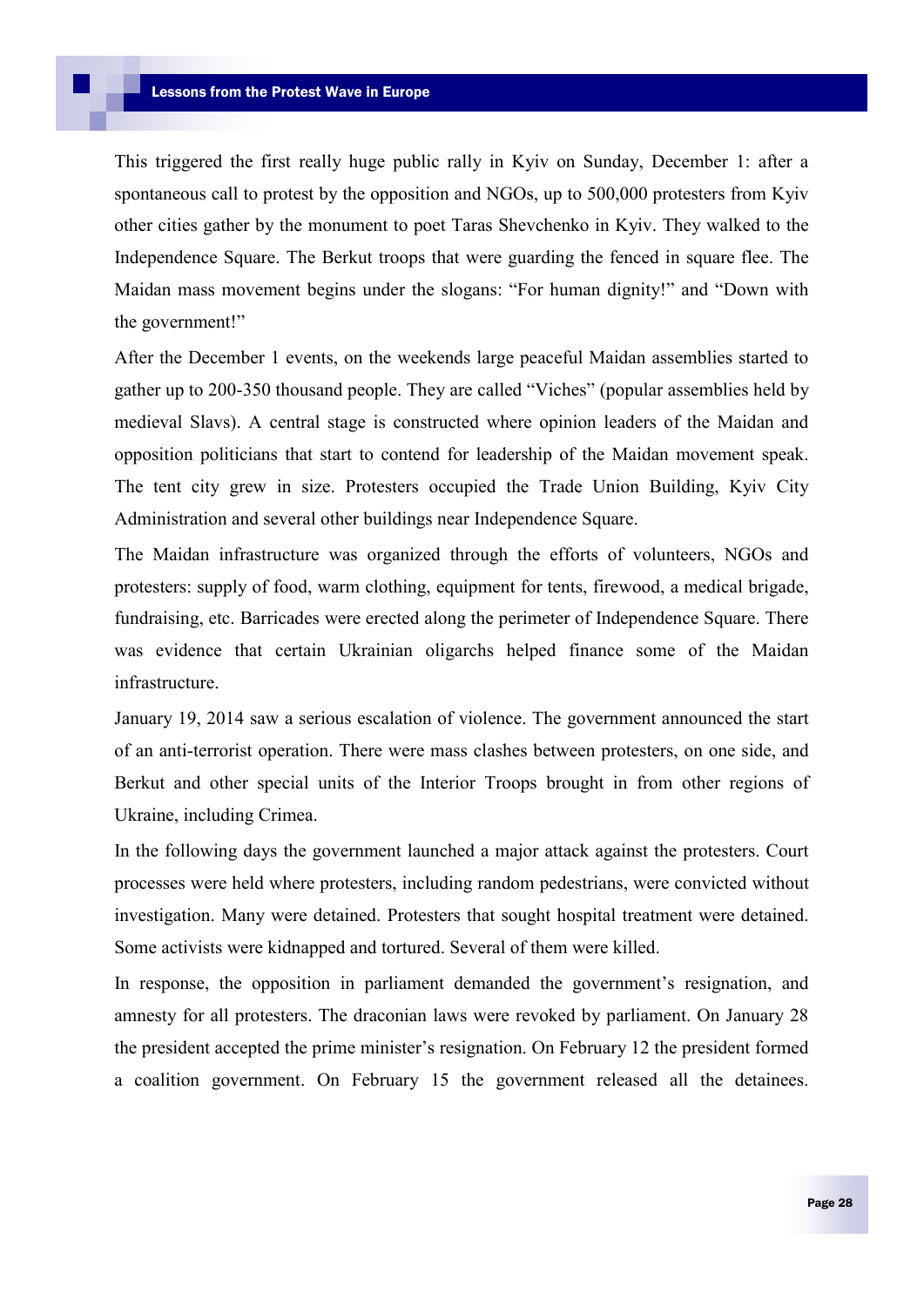EuroMaidans in the regions unblocked government buildings. The opposition demanded a return to the previous constitution, which significantly limits the powers of the president.

The subsequent history of the Maidan is well-known. On February 18-21, 2014 the situation on Maidan escalates sharply. During clashes between protesters and internal troops, unidentified snipers (evidence is being gathered that they acted on orders from the authorities) kill 77 protesters. This changes the situation dramatically. President Yanukovych makes concessions: Berkut pullout from Kyiv, sign an agreement with the opposition on a return to the previous constitution within two days. On February 22, as a result of a decisive turn of events on Maidan in favour of protesters and the opposition, Yanukovych flees Ukraine for Russia. The situation resembles civil war. The main combat forces of the Maidan include the so-called Right Sector and its leader Yarosh, who is an ultra-right nationalist. Because of the presence of the Right Sector, opponents of the Maidan accuse its participants of fascism.

The consequences of the Maidan were extremely far-reaching. There was change of power, new elections for president and parliament, and internal strife in some of the Eastern regions which led to the intervention of Russia. First, by the annexation of Crimea, and secondly, with rather open support for the rebels in the Donbas region.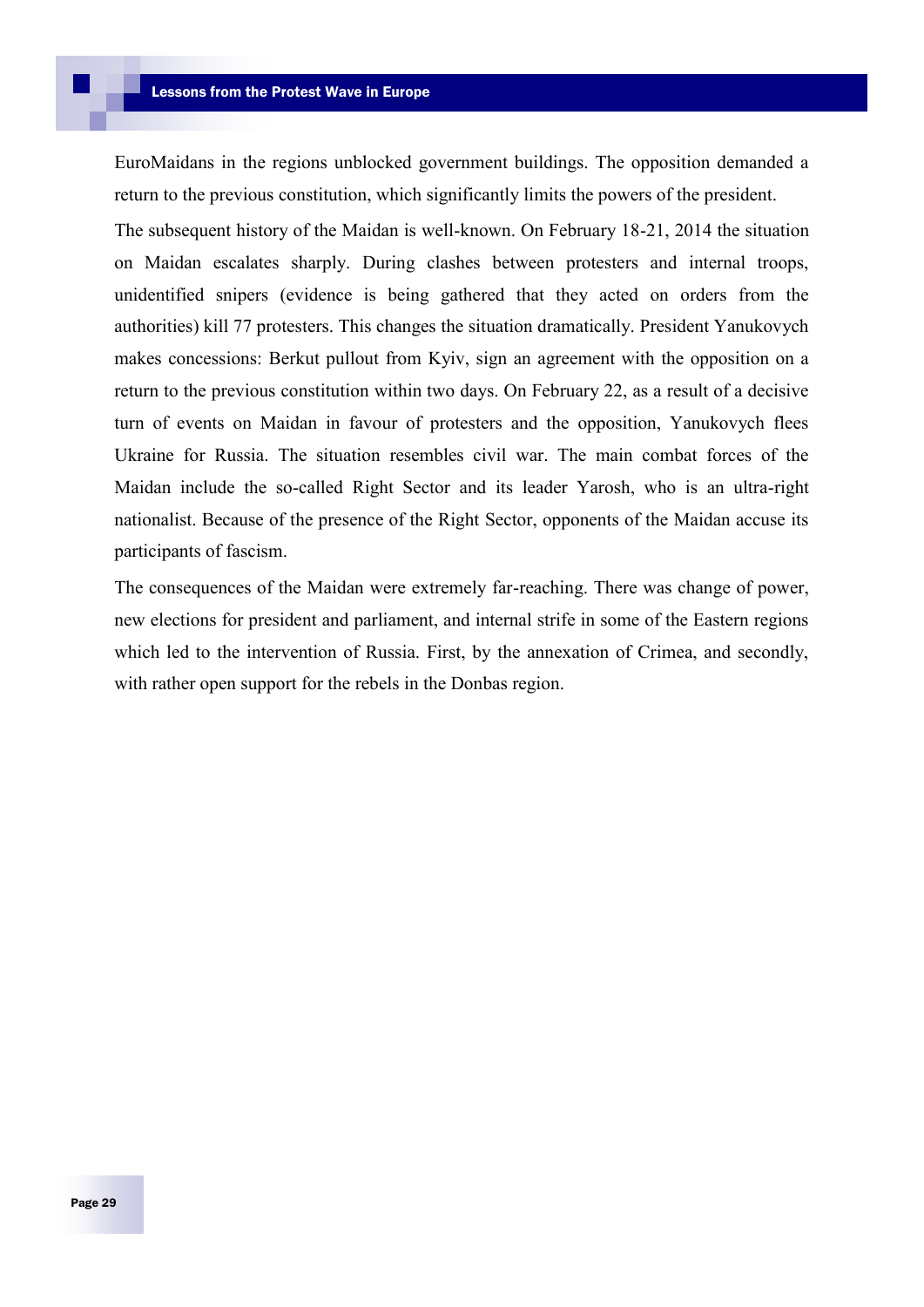#### *4. Policy implications of the protests*

In this section we address the major policy implication of the mentioned protests. As the preceding discussion has shown, these are protests that are revealing deep, foundational issues of contemporary democratic policies. In a variety of different ways, they raise the question that people are dissatisfied with the exercise of their sovereignty. What is interesting is that these expressions of dissatisfaction are becoming more intense and more regular than they used to be. Post-war politics in Europe has been rather tranquil if the turbulent period of the 1960s is excluded. After that, political mobilization went mainly through the standard channels of party representation. In Eastern Europe, 1989-1990 was a period of *regional* massive participation through rallies in politics: since then there have been outburst in specific countries but nothing as the rather epidemic spread of protests we are experiencing at present. The very quantity and geographical coverage of the phenomenon comes to show that there are deep processes in the very foundations of democratic government, which are affected.

#### *4.1. Protest signals the declining importance of elections in democratic politics*

The first policy-relevant conclusion that we draw is that people see elections as important, but less and less meaningful and efficient instrument for the change of public policy. Protesting empowers and voting frustrates because today voting for the government is simply no longer a guarantee that things will change. Elections are losing their central role in democratic politics firstly, because citizens do not believe any more that it is governments that govern and because they do not know whom to blame for their misfortunes. The more transparent our societies become, the more difficult it is for citizens to decide where to direct their anger. We live in a society of "innocent criminals," where governments prefer to trumpet their impotence rather than their power.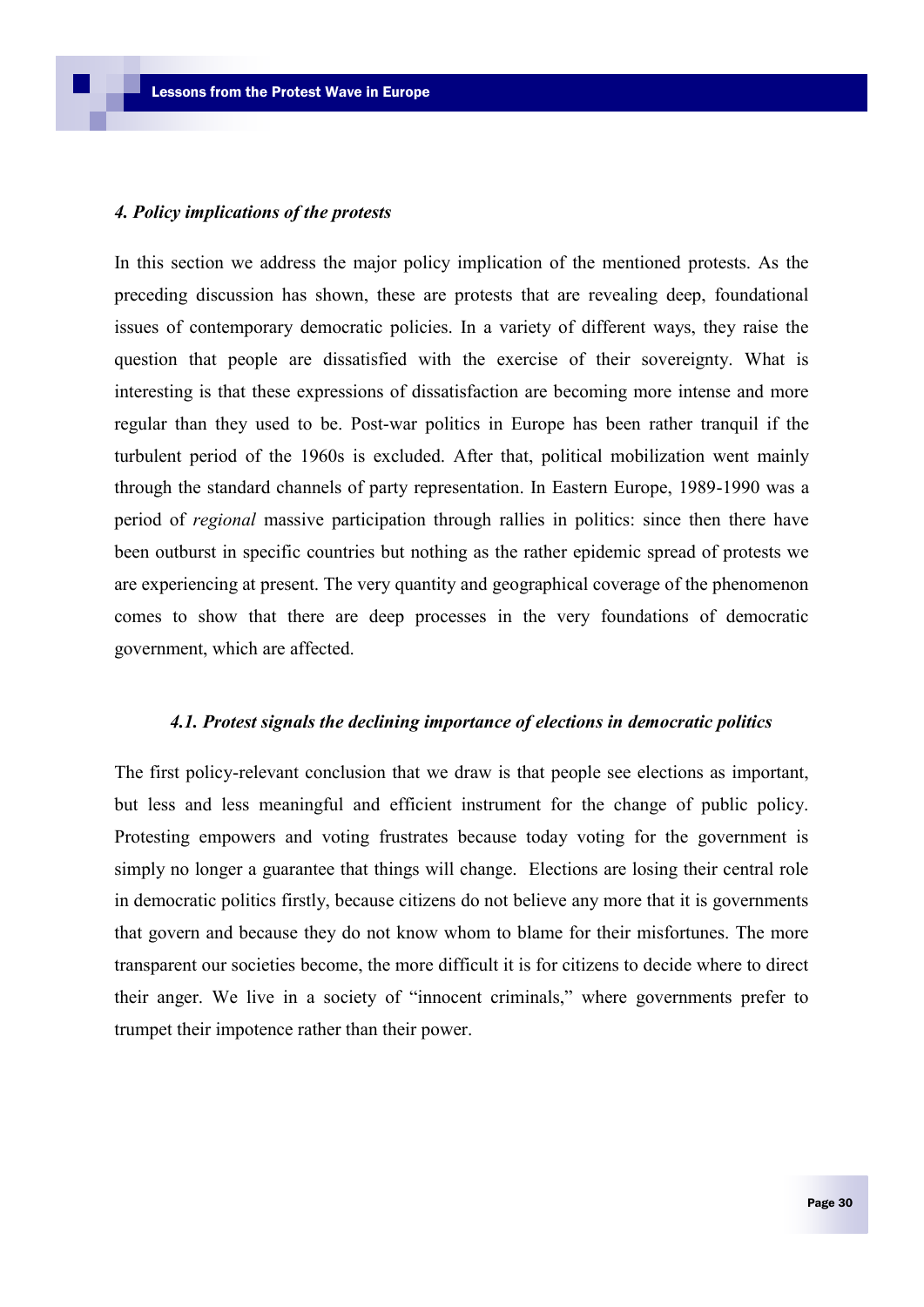### *4.2. Protests indicate that people will assert their sovereignty as the power to refuse.*

People will step into the limelight very often only to reject certain policies or debunk particular politicians. The new democracy that is emerging is a democracy of rejection. And indeed, in most of our case-studies protesters do not have developed sets of alternative ideas, they do not stay behind specific developed ideologies. This is often used by governments in the handling of the protests – they accuse the protesters of having no positive alternative. Although this is often a fact, it does not diminish the corrective role of public protest  $-$  it indicates that the representative structures of democracy have deviated rather drastically either from foundational political and constitutional rules, or that they have not defended adequately what is seen as the public interest.

### *4.3. The reasons for protests are not only economical. These reasons are the fears of the middle part of society (the "squeezed middle class" included)*

While anti-austerity sentiments were at the forefront in Spain, Greece and other countries, there were countries, in which economic considerations were not dominant. In Russia, Turkey and Bulgaria protests emerged because of problems of authoritarian tendencies, endemic corruption, electoral fraud. These problems emerged against the background of strong economic performance as in the case of Turkey, or rising oil prices as in the case of Russia. Generally, it will be a mistake to hypothesize that recent protests have been organized and carried out by the socially most vulnerable groups of society. Very often these protests are actually driven by the anxieties of the middle classes or at least the median voters in society. This was definitely the case of Bulgaria's protests (especially those in the summer of 2013), the Russian protests in Moscow, but also the Turkish and Ukrainian protests. In Ukraine it was specifically clear that the middle of society is strongly pro-European in most of the regions (something which was confirmed at the elections after the fall of Yanukovich). Probably it will not be too speculative to hypothesize that the vulnerable middle sections of European societies are now much more often voting their fears and frustrations. In the cases we have studied, these fears have been connected with the austerity in the Southern periphery, corruption in South-Eastern Europe, authoritarian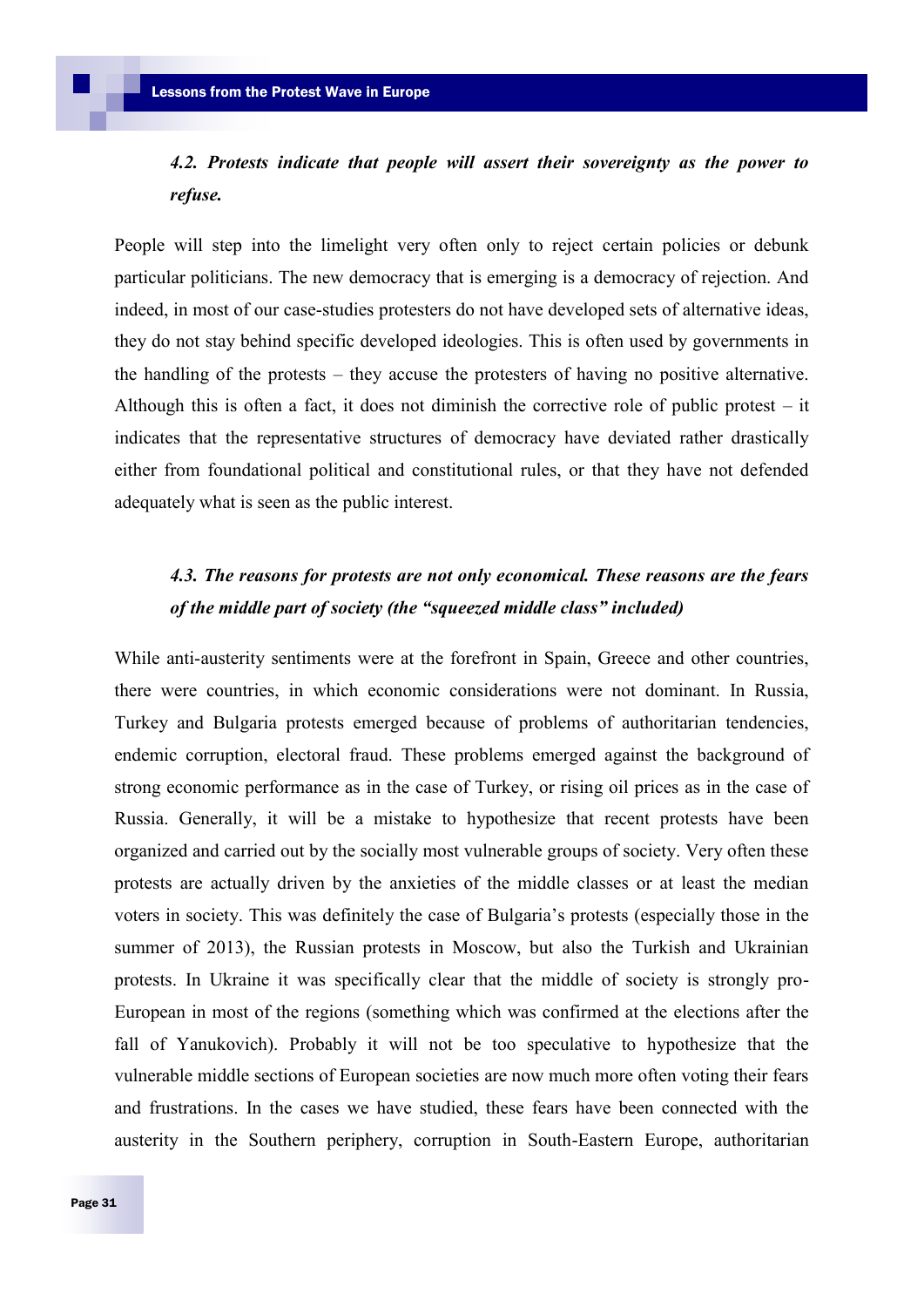tendencies and rights abuse in Turkey and Russia. But there are other fears of the squeezed middle of society – like immigrants, for instance – which can also mobilize large masses of people.

#### *4.4. Protests are interlinked with populist parties in a variety of ways*

As already indicated above, protests and populist parties are by-products of the desire of large sections of contemporary democratic societies to regain their sovereignty, to increase their control over their representatives. So, populists and protests could be competitors, could be friends, but they could be also enemies. Turkey is an interesting case where protests have vented the frustration of masses of people with a strong, populist Islamist leader – Erdogan. In Hungary, recent politics has been marked by the attempts of the urban middle classes to displace a populist leader engaged in self-entrenchment in power – Viktor Orban of Fidesz. In a similar fashion could be read the Russian situation, although there both the slippage into authoritarianism and the curtailing of the rights of the protesters are much more advanced. From our case studies Spain provides an example of a protest which has led to the setting up of a leftist party, which could be called populist – Podemos. (Similar is the situation in Greece). And Bulgaria indicates that populist party politics and protests are separate tracks – they have not made an obvious impact on each other: neither populist parties need protests for their operation or survival, nor protests need to be supported by populist players. This complex relationship needs to be taken into account seriously: protests can neither be treated as a remedy for populism, nor as a populist tool *per se*. The two pehnomena are linked through the issue of sovereignty, which the people try to reclaim through them, but this link does not mean that these two are identical.

#### *4.5. Mass protests are not an NGO revolution.*

In some respects, commentators are right when they define the NGOs – the civil society sector – as the driver and beneficiary of the protest waves. Many of the protest activists were socialized in the NGO community, and their stress on transparency and control comes straight from the NGO playbook. Yet the age of protest also may mark the twilight of the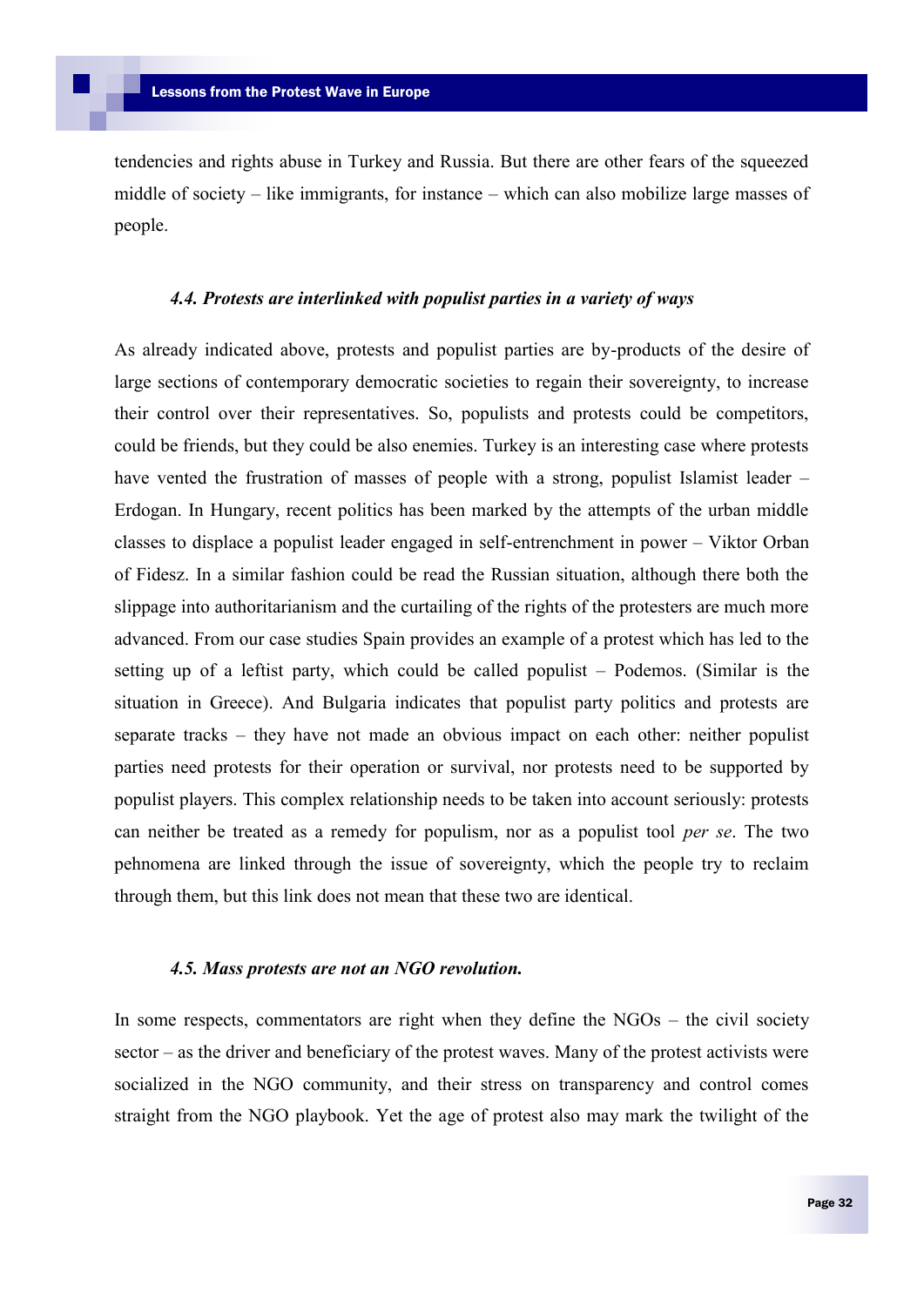NGOs, which may become the period's big losers. The anti-institutional message of the protests drives the younger generation toward Internet-centered activism and distracts them from thinking organizationally. Moreover, since many governments doubt the spontaneous nature of the protests and are constantly seeking out their alleged masterminds, NGOs are an easy culprit. Not surprisingly, in numerous cases the protests have inspired governments to introduce harsh new restrictions on NGOs. Furthermore, the protests have forced NGOs to define themselves in a more open political way, which undermines in the eyes of the public their claim to independence. And in general, NGOs are very poor substitutes for *representative structures* such as political parties. Forced by the events to position themselves in an openly political way, they are easily exposed as non-representative, essentially expertise-based entities, as they are by definition. So, NGOs can turn to be the biggest losers of the "protest mania".

## *4.6. Protests do not claim power but they do represent an effective strategy of citizen empowerment in the age of globalization.*

Protests succeed in influencing politics beyond national borders and in subverting any sense of security among the elites. Protests unlike elections were able to represent effectively *the intensity of public sentiment,* and it was the intensity of anti-elite sentiment that is at the very heart of protest politics. They demonstrate that things could change. The protests also create community. People who take an active part customarily make them a part of their political identity. One notable consequence of the current protest wave is that it has made the practice popular. Ultimately, protests create a new public culture in which the citizen does not participate in politics primarily and mainly through elections. His or her involvement is more permanent, the individual is hooked to a number of networks which are on a "stand-by" mode, and could be easily mobilized to veto a specific policy or censure a specific government. It is questionable to what extent this public energy will have a really permanent character – there have been examples of deep frustration and disappointment with the protests themselves in some countries. But the falling costs of participation and coordination through the social networks are a major incentive for quick mobilization.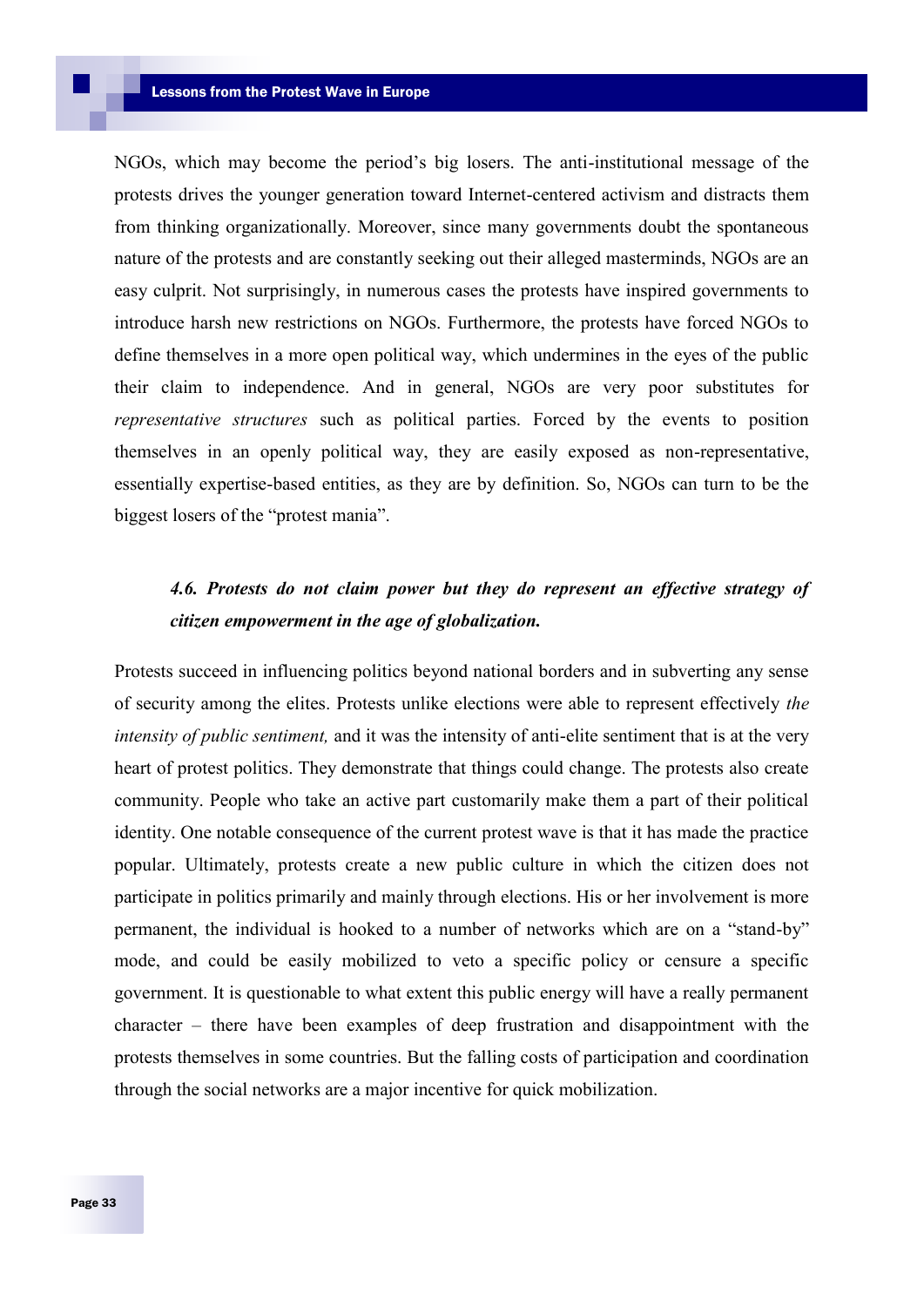## *4.7. Protests are risky instruments of citizens' control - cannot be confident that people will again be ready to mass on the streets if the public interest is violated*

Protests are not a tool of routine, everyday governance. If they are used for trivial and inconsequential matters, people get tired and become irresponsive. In all of the countries that we have studied massive protests have erupted around issues, which the public sees as crucial for the society. This could be the geopolitical orientation of the country, endemic corruption, wrong economic policies leading to massive social problems, electoral fraud, etc. Again, the variety of issues which trigger protests indicates that these are not limited to truly existential issues of life and death: still, however, the politics of protests begins where a government commits a serious, out of the ordinary mistake.

## *4.8. While the protests in their pronouncement are a passionate rejection of a politics without possibility, they may also be a form of temporary acceptance of this new reality.*

None of the major protest movements emerged with a credible platform for changing the world—or even the economy. Syriza in Greece and Podemos in Spain come close to this mark, but still there is a lot of justified skepticism about what they are actually going to achieve. Even these two parties – emerging on the basis of protests – are far from the drivers of an anti-capitalist revolution. In fact, they might be seen as capitalism's safety valve. The protests do not mark the return of revolution. Like elections, protests serve to keep revolution, with its message of a radically different future, at an unbridgeable distance. The protests succeeded to disrupt the political status quo but they also helped the elites to relegitimize their power. For this purpose it is rather instrumental that protests are being "normalized" – that there is the understanding that they are a permanent feature of democracy, an instrument which the sovereign resorts to only in cases of substantial frustration and dissatisfactions. In essence, protests become an opportunity for second-order elections. It is of key importance that the classical infrastructure of representative democracy is preserved in this process, however. From the studied countries, Spain and Bulgaria have been the positive examples of an unproblematic relation between electoral politics and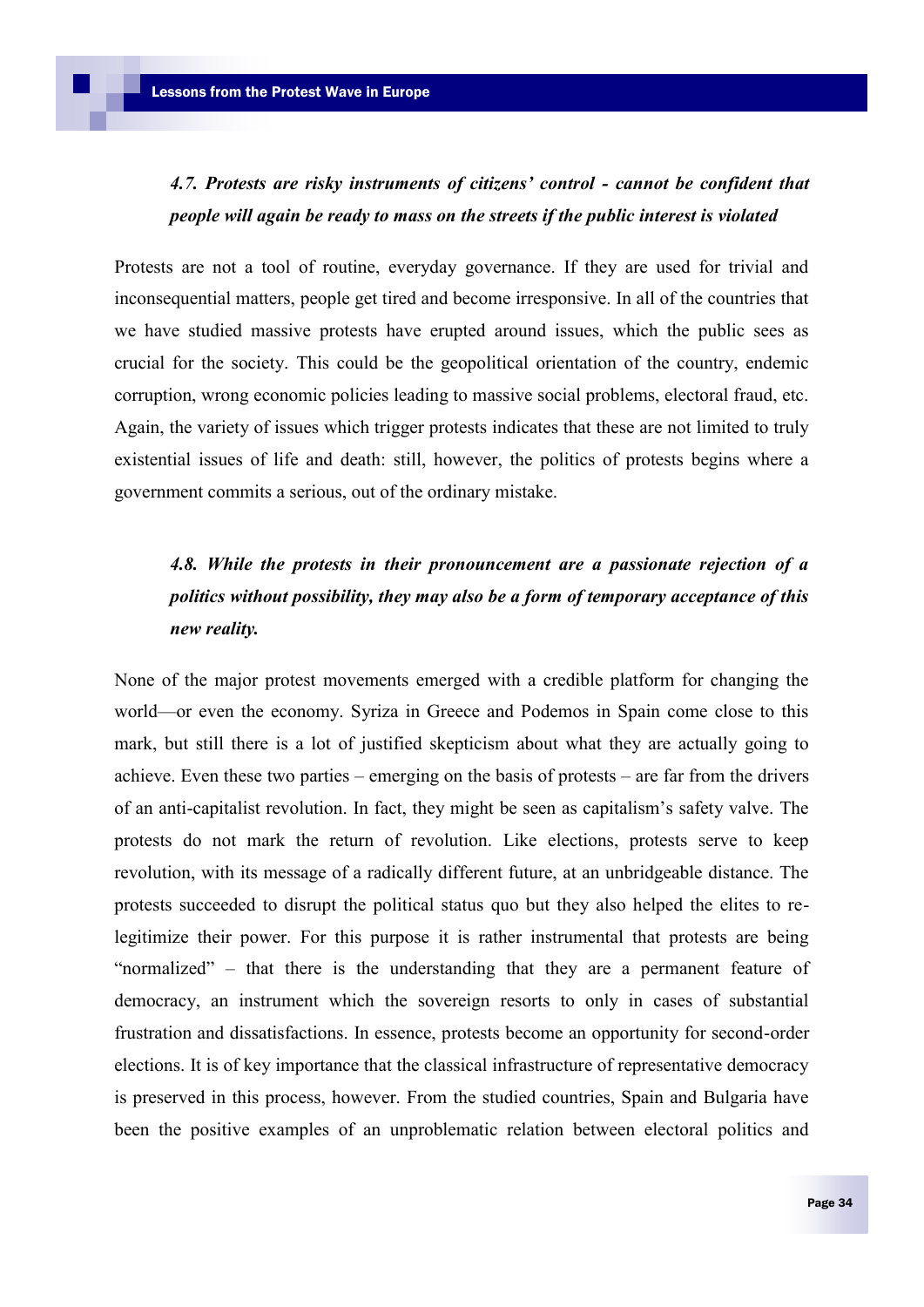protest politics. There haven't been in these two countries serious violence, constitutional violations, restriction of rights, attempts to exclude protesters from the public sphere. To an extent in Turkey, but especially in Russia and Ukraine – the link between protests and electoral politics has been damaged and even severed. They resulted in considerable violence and abuse of rights, they damaged constitutionalism and the rule of law.

### *4.9. Governments bear the primary responsibility for the prevention of violence and the ruining of the democratic process and constitutionalism*

In order to prevent the ruining of the democratic process and constitutionlism from happening, the enormous burden is on the side of the governments in power. In Ukraine much of the violence and the legal and constitutional violations were a result of the attempts of the government to suppress protest and to punish the protesters: people were killed and kidnapped from hospitals by governmental forces. Similar cases of excessive violence and tough suppression of protests we found in Turkey and Russia. When treated in this way, protests easily become subversive – people themselves respond with violence. Or, protests become an easy excuse for entrenchment of authoritarian leaders in power. Therefore, it has to be accepted from the very start that peaceful protests – even when people challenge entire governments, are a normal instrument of contemporary democracy. Yes, this instrument needs to be used responsibly and carefully, but even if it may seem whimsical, pointless or unfounded, the right to protest should be robustly protected.

### *4.10. The politics of protest signals the twilight of both the classical idea of revolution and the notion of political reformism.*

Revolution assumes political ideology and a struggle for taking the government. Protests are rebellion without ideology or demands. Political reformism was the grand strategy of the progressives and liberals in the  $20<sup>th</sup>$  century. It accepts that the world is imperfect but it also believes that the world is improvable. It assumed work within the institutions and not against them; policy of small steps and gradual changes, acting on insights and constant mechanism of self-correction are at the heart of political reformism. In its classical manifestation it combines reforms from inside and political pressure from outside. It succeeded to utilize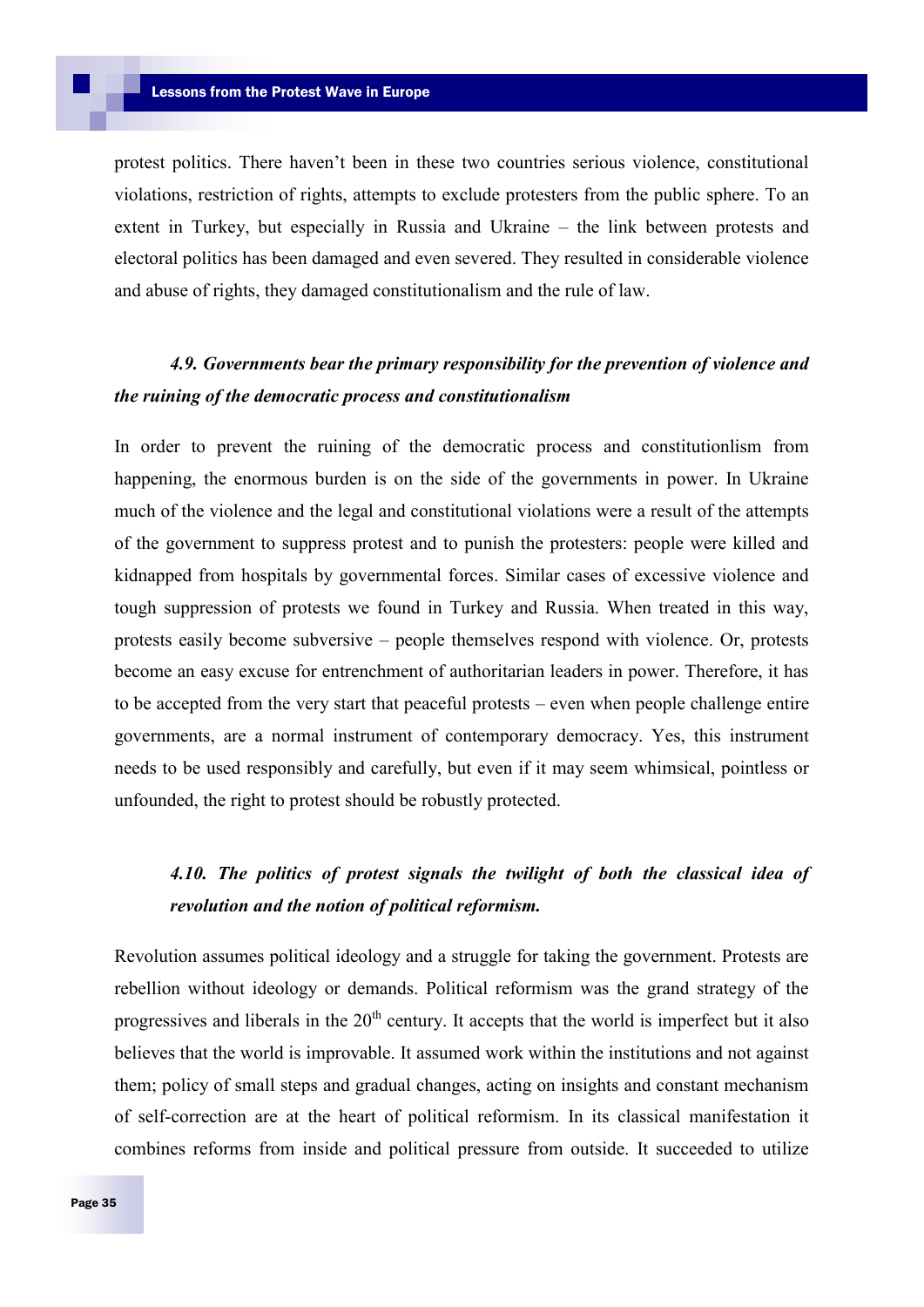elections as an instrument for political change. The reformism was the strategy behind the success of Western societies in the last century. Democracy of protests turn its back on both revolution and reformism and brings at the center of public life political dynamics centered on the successions of disruptions and restoration of public order. By rejecting revolution, protests may be treated as some legitimation for the status quo, but it needs to be stressed that this is temporal and provisional legitimation. People continue to be angry and frustrated, they continue to look for better forms of exercise of their sovereignty. They are ready to experiment.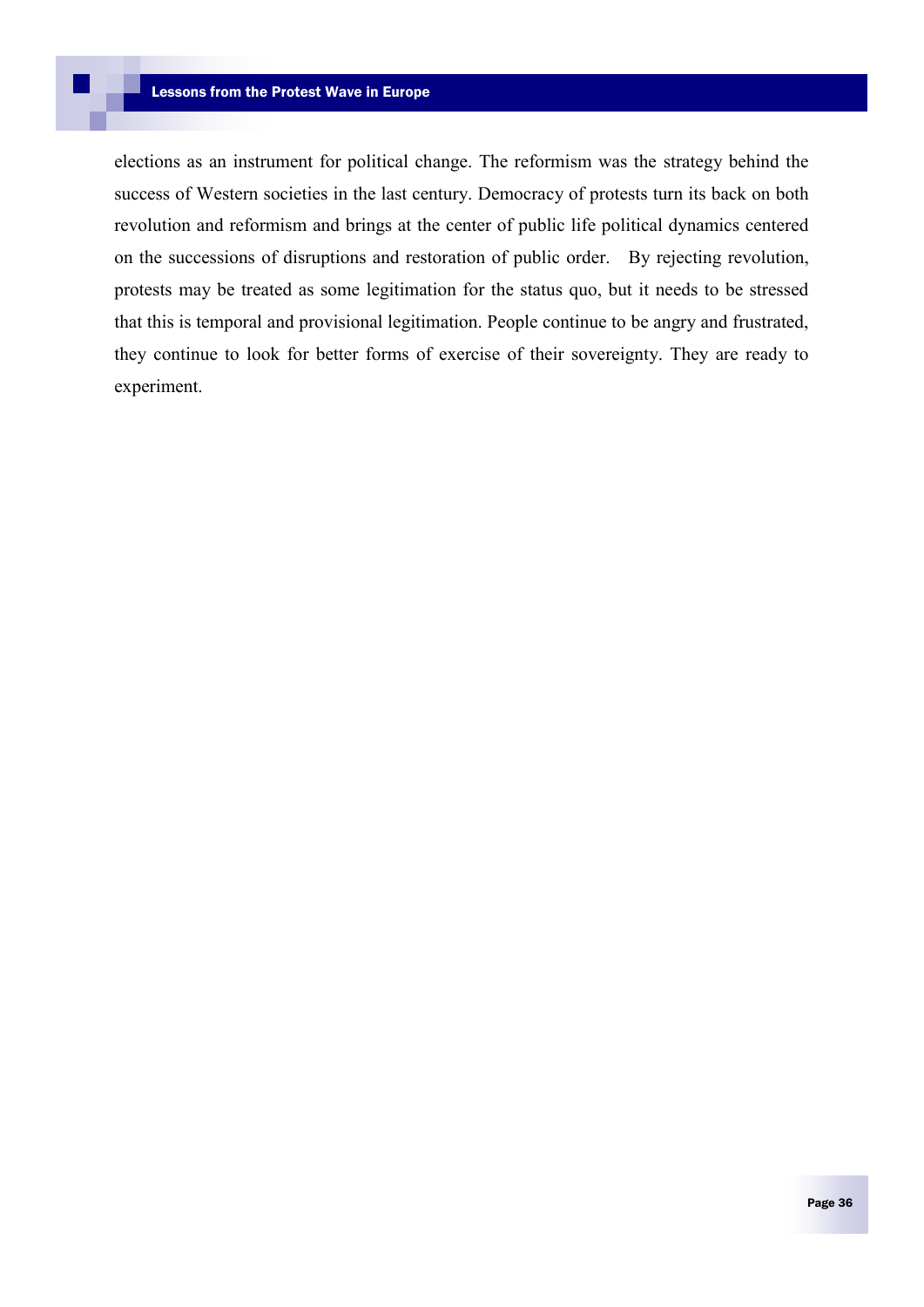#### **Conclusions**

The analysis thus far has shown that if protest is understood as a demonstration of the desire of "the people" to have a direct impact on politics, to reclaim their sovereignty, the value of the right to assembly becomes very high. Because of this high value, political players will always dispute who is actually represented by the people in the street; do these people really represent the people as a whole.

In this contestation, on the one hand there will be populists of various sorts, who would like to show that they are capable of mobilising the people, on the other hand there will be vulnerable groups, who have been categorised as "national traitors" or at least as not proper members of "the people", who also need to demonstrate physical presence. In general, there is a possibility for a number of types of conflicts: i) between different types of populists, and ii) between populists and vulnerable excluded groups; iii) between populists and traditional parties; iv) between the people and the party system as a whole (anti-party protests).

From this perspective, the politics of protest is similar to other types of politics in a democratic state and the main policy recommendation is that it should be subject to the same high and demanding standards of observation of rights and the rule of law. Protest is not an excuse for violence, it is not an extraordinary situation in the sense of Schmitt, which calls for suspension of separation of powers and dictatorship. Yes, there will be strong temptations on both sides – governments and protestors – to cross certain lines. But "the normalization"of protests means that societies have to learn to live with them, to create a political culture which reads them correctly and treats them according to normal democratic rules.

Conflict – and protests are a form of conflict - is not necessarily dangerous for democracy. On the contrary, sometimes it is necessary for the *invigoration of democracy*, for the revision of representative structures, and for the restoration of the trust of the people in these representative structures. In this sense, some of the aspects of populist types of politics might be actually beneficial for democracy in the longer run, if they lead to the replacement of inappropriate institutions and practices with better ones. Yet, an excessive instrumentalization by populist or authoritarian leaders might actually destabilise democracy and endanger the liberal protection of rights.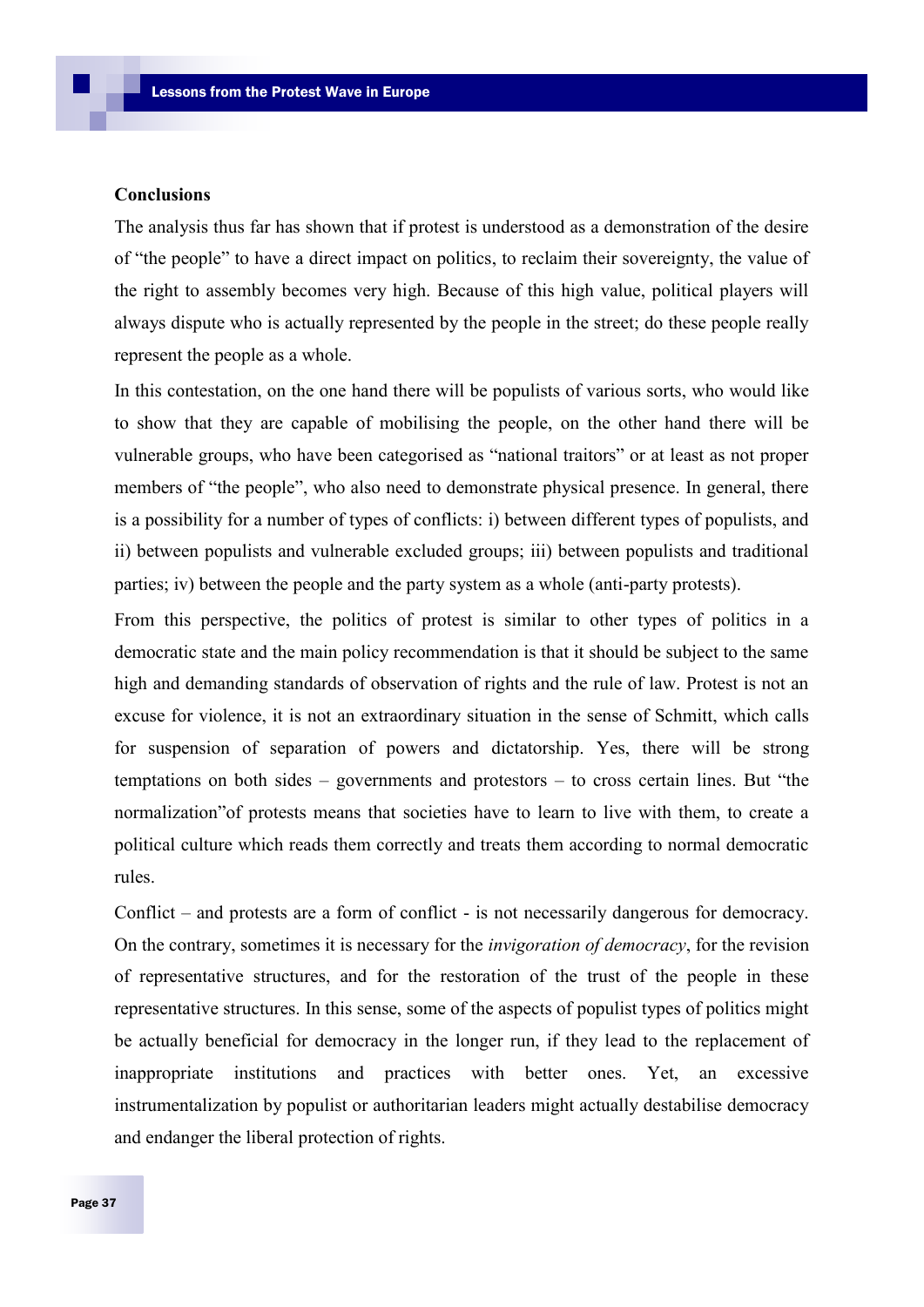This is the real trouble with the sovereigntist reading of the protest, as a right of the people. Sometimes such a reading will be necessary for the replacement of outdated, inefficient or oppressive governmental and representative structures. Indeed, the transition in Eastern Europe started with popular pressure through mass demonstrations in the streets, which led to the liberalization of the oppressive communist regimes in the region. Since liberalisation has by no means been accomplished in large parts of the region, there are numerous examples in which the assembled people are struggling against oppressive regimes: the Russian and Ukrainian case studies could be interpreted in this fashion.

Direct popular intervention in the political process has sometimes produced questionable results – it has given an opportunity for non-democratic, authoritarian, nationalistic leaders to make it to power, or to entrench themselves in power. The huge pro-governmental rallies in Turkey and Russia and other places have been a case in point. The so-called "orange revolution" gave hopes to the advocates of the assembled people in 2004. However, the second revised edition of the Ukrainian revolution (2006-2007) demonstrated that popular mass assemblies could be manipulated by political actors pursuing opaque ends in battles for power. The Hungarian "revolt of the decent" against a "political lie" of a Socialist PM (in 2006-2008) also demonstrated that mass protests might be manipulated in the clash between different versions of populism: nationalist v. welfarist. Ultimately, they led to the coming of Victor Orban to power, who has put significant strain on Hungarian democracy.

A most striking recent example came from Turkey: the secularist urban middle classes and Islamist versions of populism entered into direct competition in their demonstrations of the will of the people. The protests discussed in this paper were an expression of this confrontation. This show of numbers is apparently meant to represent a direct intervention of the people in the political process: for the time-being, it has had mixed results and has not stopped the advent of Mr. Erdogan to power.

Thus far we have shown that the sovereigntist perspective might be put to good use for the dismantling and liberalisation of oppressive regimes, and for the reinvigoration of stagnant representative structures. Also, and more commonly, the sovereigntist perspective could be put to more questionable uses in the struggle of populist actors for political power, struggle in which they try to monopolise the mobilisation of the people, and to present their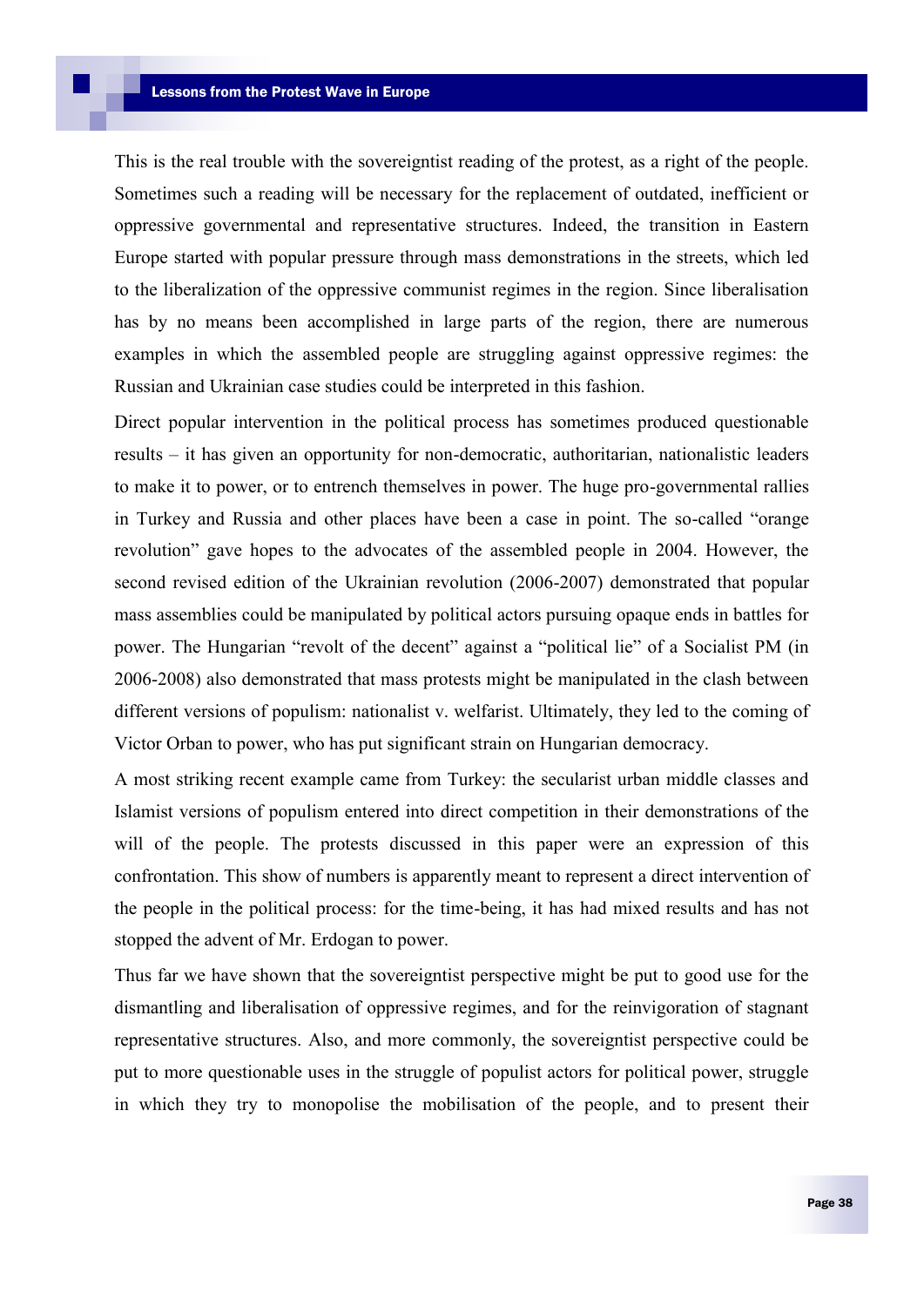#### Lessons from the Protest Wave in Europe

opponents as traitors of national ideals or morally corrupt in some other way. Here, the degrees of danger are nuanced. They start from the direct collapse of democracy into some sort of dictatorship (Belarus) or manipulated, directed, managed democracy (Russia). At the other end of the same negative spectrum are more benign cases in which populist movements and leaders shake or disrupt the representative structures of government, like in the case of Ukraine. The following table presents a brief taxonomy of the uses of the sovereigntist perspective to protest by the people, and illustrates the different categories with examples from Europe: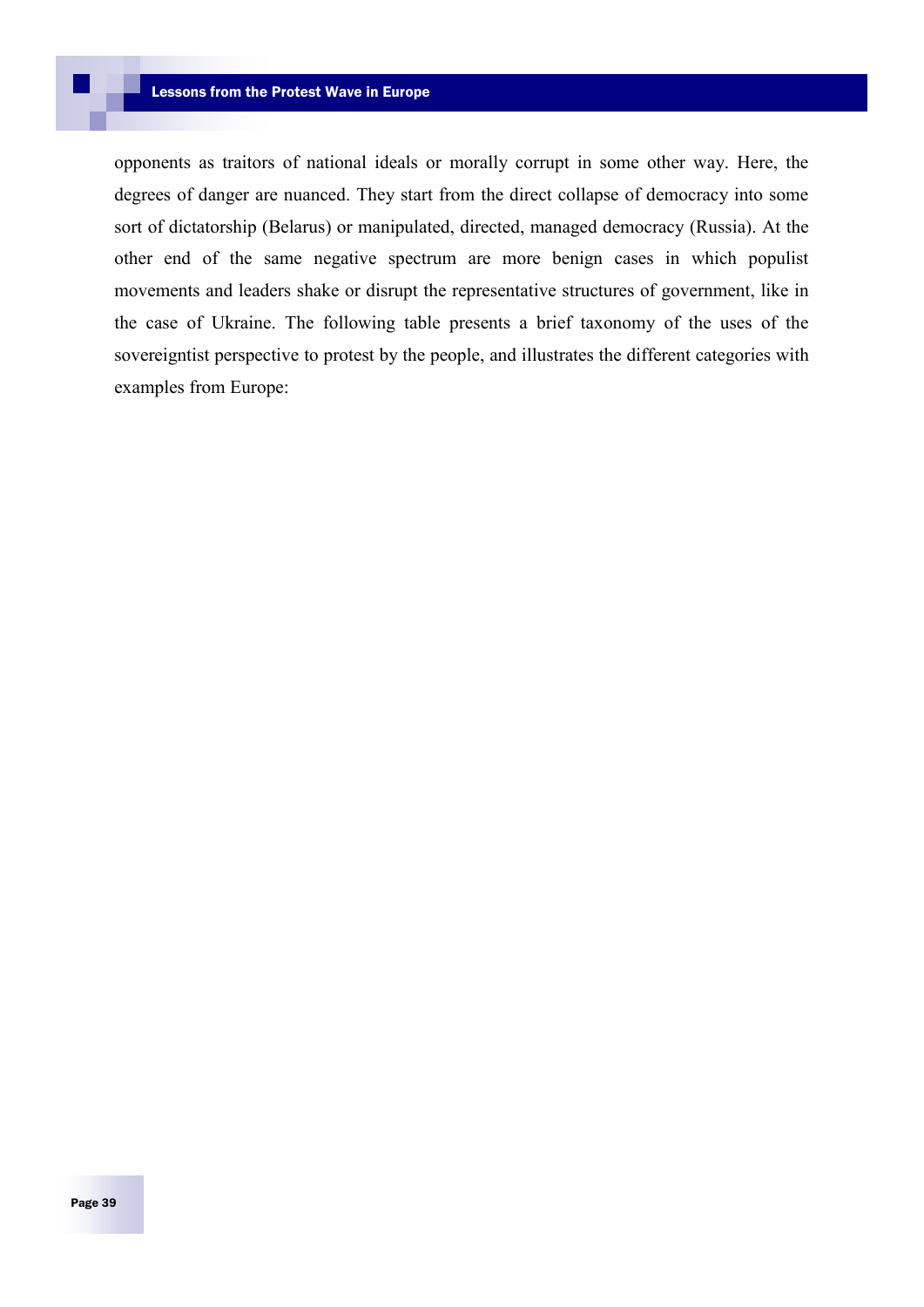Lessons from the Protest Wave in Europe

п

| <b>Dismantling</b><br>and<br>liberalising<br>oppressive regimes                                                                                                                                                                                                                                                                             | Re-<br>invigorating<br>stagnant<br><b>or</b><br>corrupt<br>systems<br>of<br>representa-<br>tion                                                                                                               | Contriuting<br>to the rise of<br>populists<br>and serving<br>their<br>in<br>power<br>struggles                                                                                                                                                                                                                                                                                                | <b>Marginalising</b><br>and<br>oppressing<br>minorities/<br>opposition                                                                                                                                                                                                                                              | Undermining<br>democracy                                                                                                                                                                                                                                                                                                                                                                                                                                                                                                                    |
|---------------------------------------------------------------------------------------------------------------------------------------------------------------------------------------------------------------------------------------------------------------------------------------------------------------------------------------------|---------------------------------------------------------------------------------------------------------------------------------------------------------------------------------------------------------------|-----------------------------------------------------------------------------------------------------------------------------------------------------------------------------------------------------------------------------------------------------------------------------------------------------------------------------------------------------------------------------------------------|---------------------------------------------------------------------------------------------------------------------------------------------------------------------------------------------------------------------------------------------------------------------------------------------------------------------|---------------------------------------------------------------------------------------------------------------------------------------------------------------------------------------------------------------------------------------------------------------------------------------------------------------------------------------------------------------------------------------------------------------------------------------------------------------------------------------------------------------------------------------------|
| Mass demonstrations<br>Eastern<br>Eu-<br>across<br>rope in 1989-1990<br>demanding liberalisa-<br>tion;<br>Student<br>demonstra-<br>tions against Milose-<br>vic in Serbia late<br>1990s;<br>Kasparov's<br>Other<br>Russia's<br>activities<br>(unsuccessful);<br>Russia's protest from<br>2011 (unsuccessful)<br>Ukraine<br>2013-2014<br>(?) | <b>Greek Protests</b><br>since 2008;<br>Spanish<br>pro-<br>tests $2011$ -;<br>Bulgarian pro-<br>tests $2013$ ;<br>Georgian<br>"rose" revolu-<br>tion;<br>Orange<br>revo-<br>lution<br>in<br>Ukraine<br>(2004) | Power strug-<br>gle between<br>president and<br>parliament in<br>Ukraine<br>$(2006 - 2007)$<br>Power strug-<br>gles between<br>president and<br>parliament in<br>Romania<br>(2007)<br>Greek<br>pro-<br>2008<br>tests<br>onwards (?);<br>Hungarian<br>mass protests<br>in 2006<br>Mass rallies<br>in Turkey in<br>2006-2007 in<br>the struggle<br>between sec-<br>ularists<br>and<br>Islamists | The rise of an anti-<br>Roma parties organ-<br>izing rallies: Yobbik<br>in Hungary, for in-<br>stance, or Ataka par-<br>ty in Bulgaria;<br>Anti-Islamic<br>rallies<br>in Western Europe<br>and Germany in par-<br>ticular;<br>Denying the right to<br>assembly of Mace-<br>donians from OMO<br>Ilinden in Bulgaria; | The<br>institutionalisa-<br>tion of plebiscitarian<br>dictatorships, as in the<br>case of Belarus, and<br>in some of the coun-<br>tries of Central Asia<br>after mass protests in<br>support<br>of populist<br>leaders;<br>The<br>institutionalisa-<br>of a directed,<br>tion<br>managed democracy<br>in Russia in which the<br>political opponents of<br>the president are sys-<br>tematically<br>denied<br>basic rights, including<br>the right to assembly,<br>while the government<br>organizes massive ral-<br>lies of its supporters; |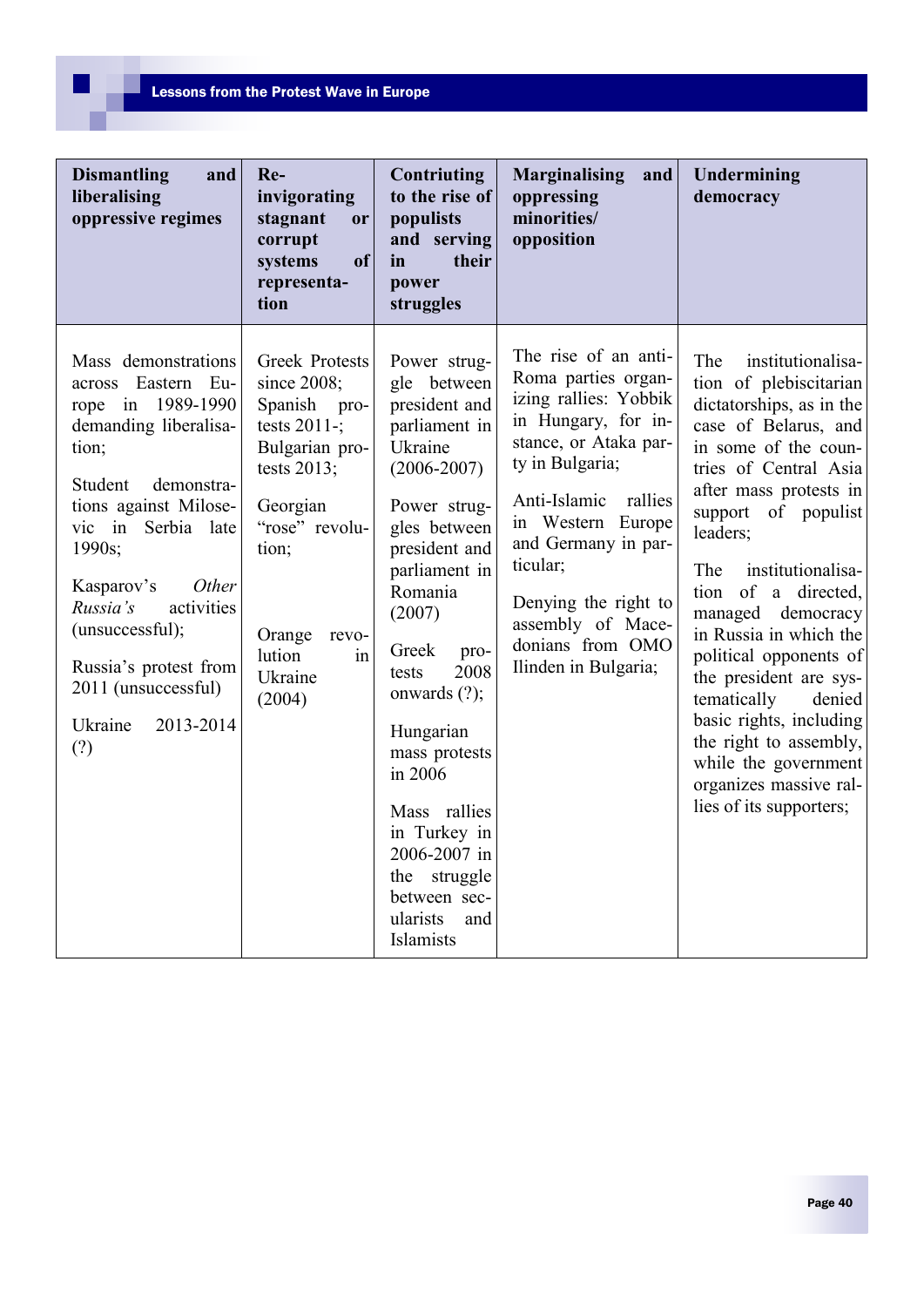The suggested taxonomy does not pretend to be exhaustive or analytically very precise. Its point is to demonstrate that there is a spectrum of uses of the sovereigntist interpretation of protest, starting from the clearly beneficial, going through the benign, and ending with the clearly dangerous and malicious forms of the intervention of the assembled people in politics, which actually result in the subversion of democracy. While there could be much less substantive disagreement concerning the cases in the first and the fifth columns of the table, the rest of the three columns seem more fluid. In any event, the categorisation of a particular situation in one of the categories could hardly be fully objective: assessment to the danger of democracy is liable to depend on the views of the persons passing the judgement. This irreducible political element makes it difficult for the issue of the danger of particular developments to be treated in a judicial context: courts are liable to be involved in political arguments, as the Ukrainian example shows.<sup>10</sup>

The taxonomy also demonstrates, however, that the people's direct intervention in the political process is much less dangerous when: a) it is meant to create competitive representative political structures – parties and parliaments; or b) when it happens in circumstances where viable competitive political structures already exist; c) when both government and protesters work under the clear assumption that they are operating within democracy and the rule of law. On the contrary, in circumstances of absence of robust competitive structures of representation, the "assembled people" could be easily manipulated by skilful demagogues, who might do away with democracy altogether. It is probably not a surprise that super-presidential systems with weak parliaments have produced more dangerous forms of intervention of the people in the political process.

Further, the taxonomy actually shows that when a non-democratic regime has been put in place, it is no longer interested in the *real* presence of the assembled people, but rather in their *virtual* presence behind the authoritarian leader. Mass assemblies become either fully directed and managed, or are being replaced by media impressions of such demonstrations. This comes to show that there is some deeper link between the right to assembly and democracy than a deflationary account of the concept of the right to protest would suggest: protest is important where democracy still exists.